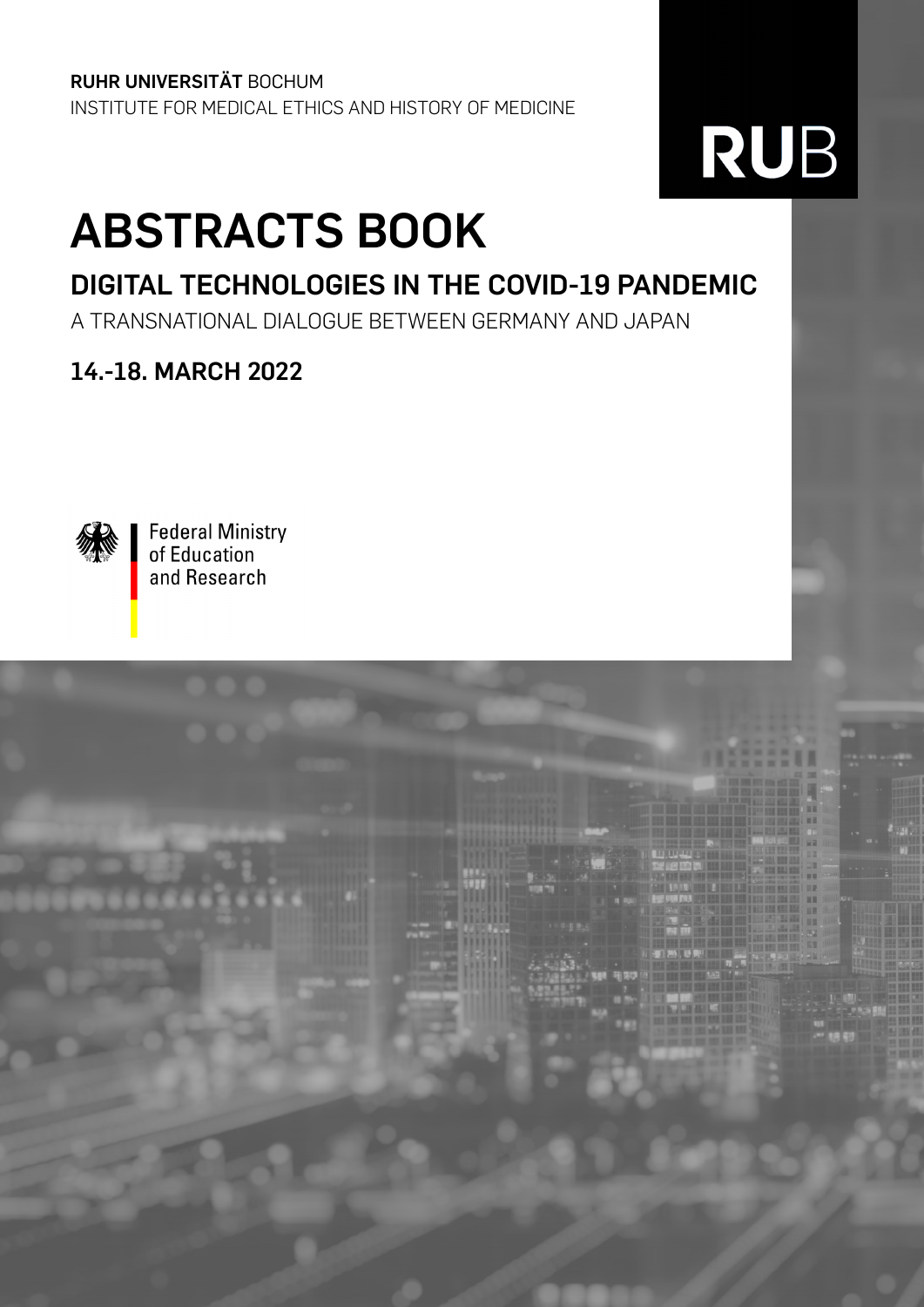#### **RUHR UNIVERSITÄT** BOCHUM

INSTITUTE FOR MEDICAL ETHICS AND HISTORY OF MEDICINE

# RUB

## **INDEX:**

| <b>KEYNOTE LECTURES:</b>                                                                                                                                                                                          |                |
|-------------------------------------------------------------------------------------------------------------------------------------------------------------------------------------------------------------------|----------------|
| Prof. SATOSHI KODAMA PhD<br>Ethical Challenges of the Covid-19 Pandemic: A Japanese Perspective                                                                                                                   | 1              |
| Dr. phil. SUSANNE, BRUCKSCH<br>The Locale of Japan. Approaches to the Social Study of (Digital) Health Technologies                                                                                               | 1              |
| Prof. Dr. phil. ROBERT RANISCH<br>Digital Technologies during the COVID-19 Pandemic: Ethical Perspectives from a European Perspective                                                                             | 2              |
| <b>LECTURES:</b>                                                                                                                                                                                                  |                |
| Prof. Dr. phil. ANN-KATRIN VOIT<br>Brave New World: How does the Economic Supply and Demand Side Change(d) due to Technology<br>Developments and How will the Markets React in the Future?                        | $\mathbf{2}$   |
| <b>WORKSHOPS:</b>                                                                                                                                                                                                 |                |
| DAVIDE VIERO, M.A.<br>ICTs and Web Tools to manage Crises: Between Information and Engagement                                                                                                                     | 3              |
| <b>PARTICIPANTS' PROJECTS:</b>                                                                                                                                                                                    |                |
| JUNKO AMI, M.Eng.<br>Infection Risk Estimation using Locational Information Without Privacy Violation                                                                                                             | 4              |
| Dr. phil. GABRIEL BARTL<br>The Acceptability of Mathematical Modeling in the Context of Covid-19                                                                                                                  | 5              |
| KATHARINA DALKO, M.A.<br>Communication as a Key to Co-Creation: Transdisciplinary Methods to Integrate Patients into<br>Participatory Technology Development as an Answer to Long-COVID Syndrome                  | 6              |
| NIKLAS ELLERICH-GROPPE, M.A.<br>"A Signal of Solidarity via Bluetooth"? An Ethical Analysis of the Public Debate on the<br>Corona-Warn-App in Germany                                                             | $\overline{7}$ |
| MARIANNE FRANZISKA JUNG, M.A.<br>Digital Transformation in Germany and Japan: National Discourse on Ethical Questions during the<br>Covid 19 Pandemic                                                             | 8              |
| ANDRÉ KUKUK, M.Ed.<br>Digitalization Resistances among Employees in the Covid-19-Pandemic: Opportunities and Limitations<br>of the Digital Transformation from the Perspective of German Employee Representatives | 9              |
| Dr. phil. HARALD KÜMMERLE<br>Contextualizing Data Practices in Japan during COVID-19 Pandemic: Local and Global Entanglements                                                                                     | 10             |
| Dr. phil. CANDICE LOUW<br>Implementation of Open Source Software Solutions for Digital Public Health in Response to the COVID-19<br>Pandemic Perspectives from Germany and Japan                                  | 11             |
| RICHARD PALUCH, M.A.<br>Tools for Working and Tools for Living: Transformation of Digital Technologies in the COVID-19-Pandemic                                                                                   | 12             |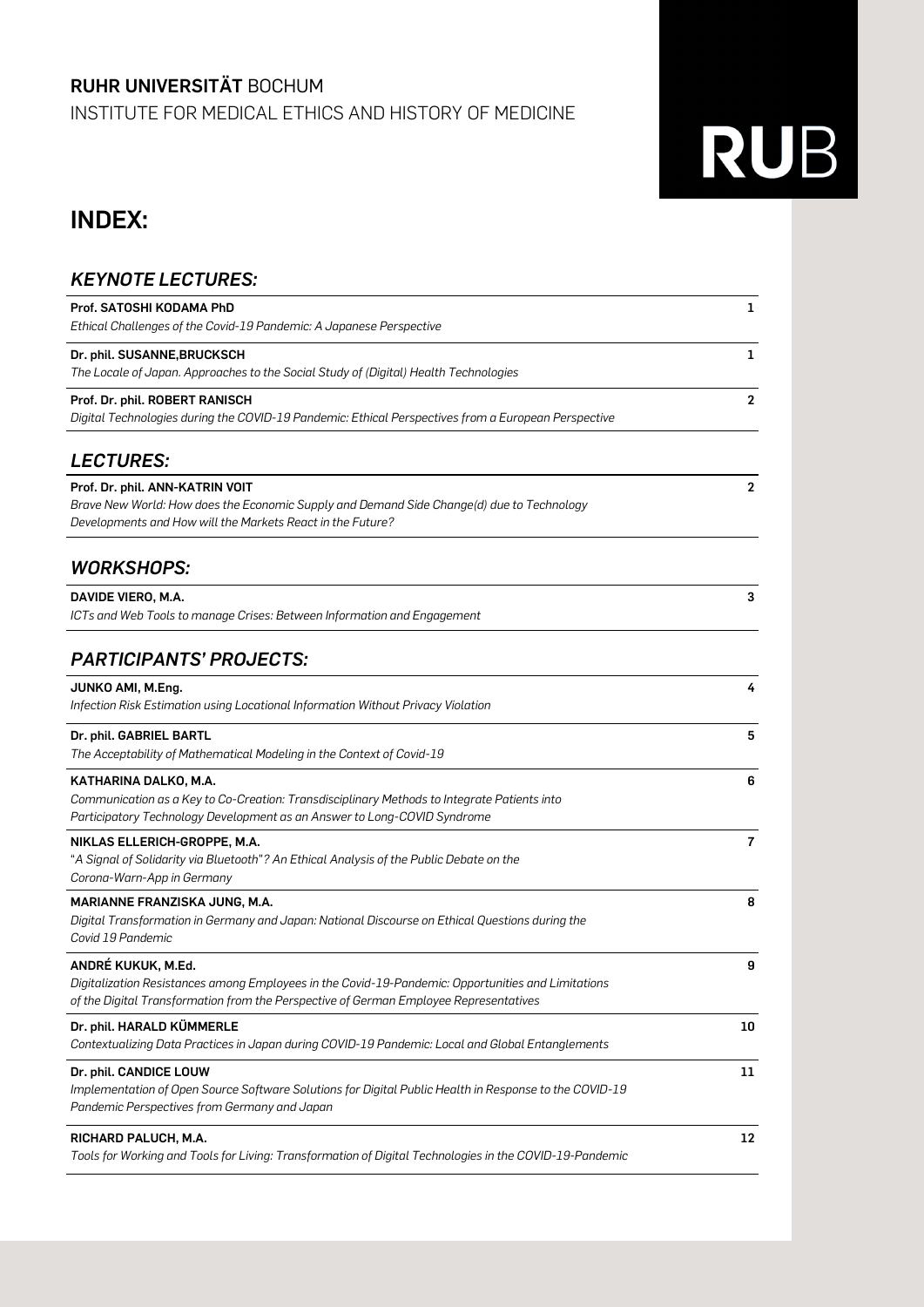### **RUHR UNIVERSITÄT** BOCHUM INSTITUTE FOR MEDICAL ETHICS AND HISTORY OF MEDICINE

| 13 |
|----|
| 14 |
| 15 |
| 16 |
| 17 |
| 18 |
|    |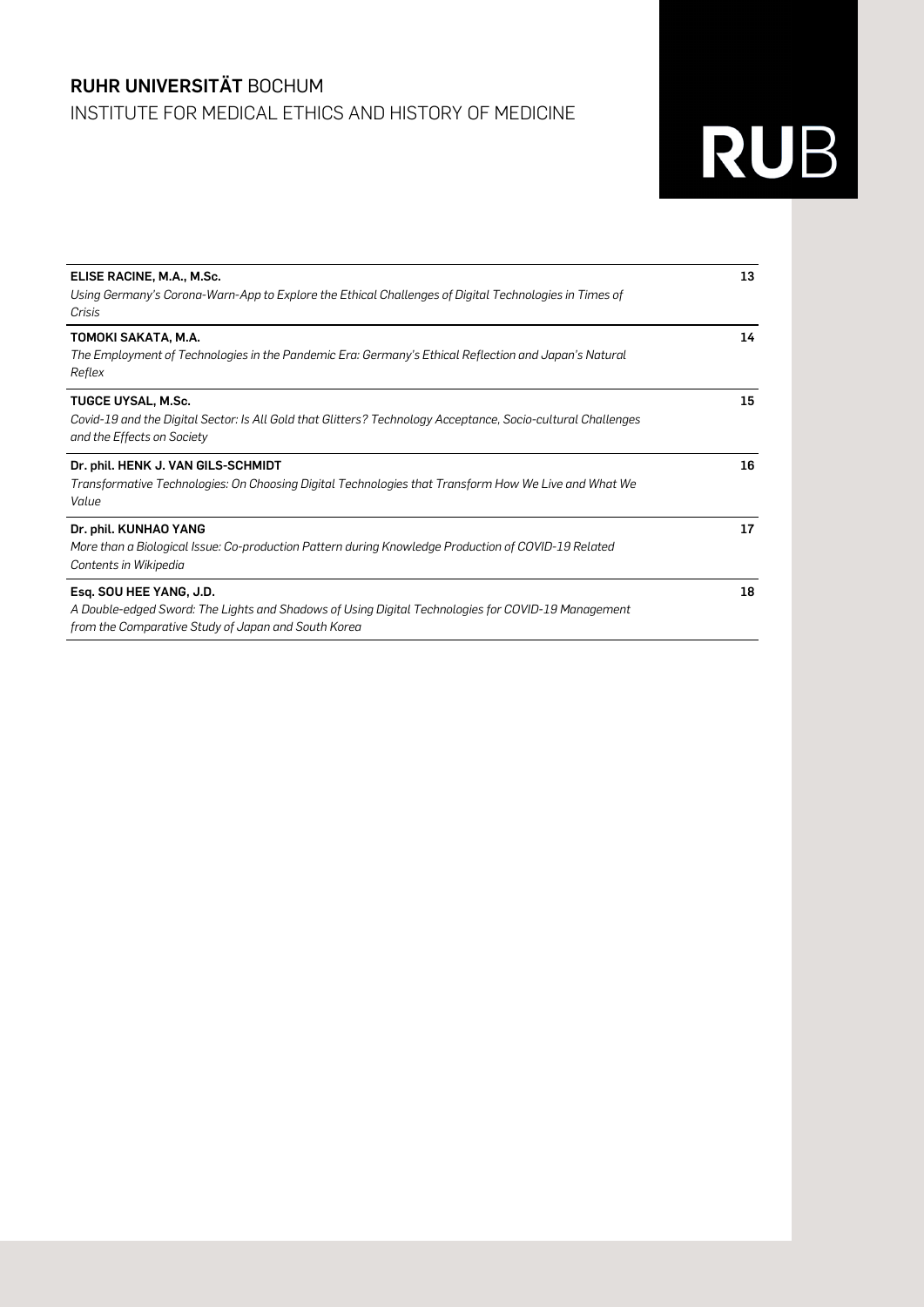### **SPEAKER: Prof. SATOSHI KODAMA, PhD**

## **ETHICAL CHALLENGES OF THE COVID-19 PANDEMIC: A JAPANESE PERSPECTIVE**

Prof. Satoshi Kodama, PhD, University of Kyoto

The lecture focuses on how Japan experienced the Covid-19 pandemic, presenting the various challenges that the country faced and the measures that the national government enacted to stop the spread of the virus. Contrary to other countries, the Japanese government lacks the legislative power to enforce a strong nationwide lockdown, and the declaration of the state of emergency is the only way for the prefectures to have the authority to issue effectively binding instructions. Then, that opens the possibility to explore the pandemic from the perspective of disaster preparedness and management, the ethical challenges that these events pose, and how the pandemics relate to other crises. Furthermore, the Covid-19 pandemic has been characterized by the increasing use of digital technologies to fight and control the spread of the illness. This reality also comes with a set of unique ethical challenges, and this presentation aims to present the ones that Japan as a country faced. Finally, the discussion will touch on the stress that the spread of the virus and an increase in the hospitalization rate might create. In particular, it will focus on the theme of ICU triage and the ethical debates that go together with it.

### **SPEAKER: Dr. phil. SUSANNE BRUCKSCH**

## **THE LOCALE OF JAPAN. APPROACHES TO THE SOCIAL STUDY OF (DIGITAL) HEALTH TECHNOLOGIES**

Dr. phil. Susanne, Brucksch, German Institute for Japanese Studies (DIJ)

Digital Health Technologies gained wider prominence during the Covid-19 pandemic when physical distance became crucial and the need for health services pressing. However, technical approaches and resulting concerns not only vary in accordance with their professional, disciplinary or organizational surroundings, but also in specific locales such as Japan. Therefore, this talk elucidates how we can approach health technologies in their various social contexts when a particular locale is included. This enables us to systematically study the making and application of health technologies as a co-constitutive process of social and technical factors.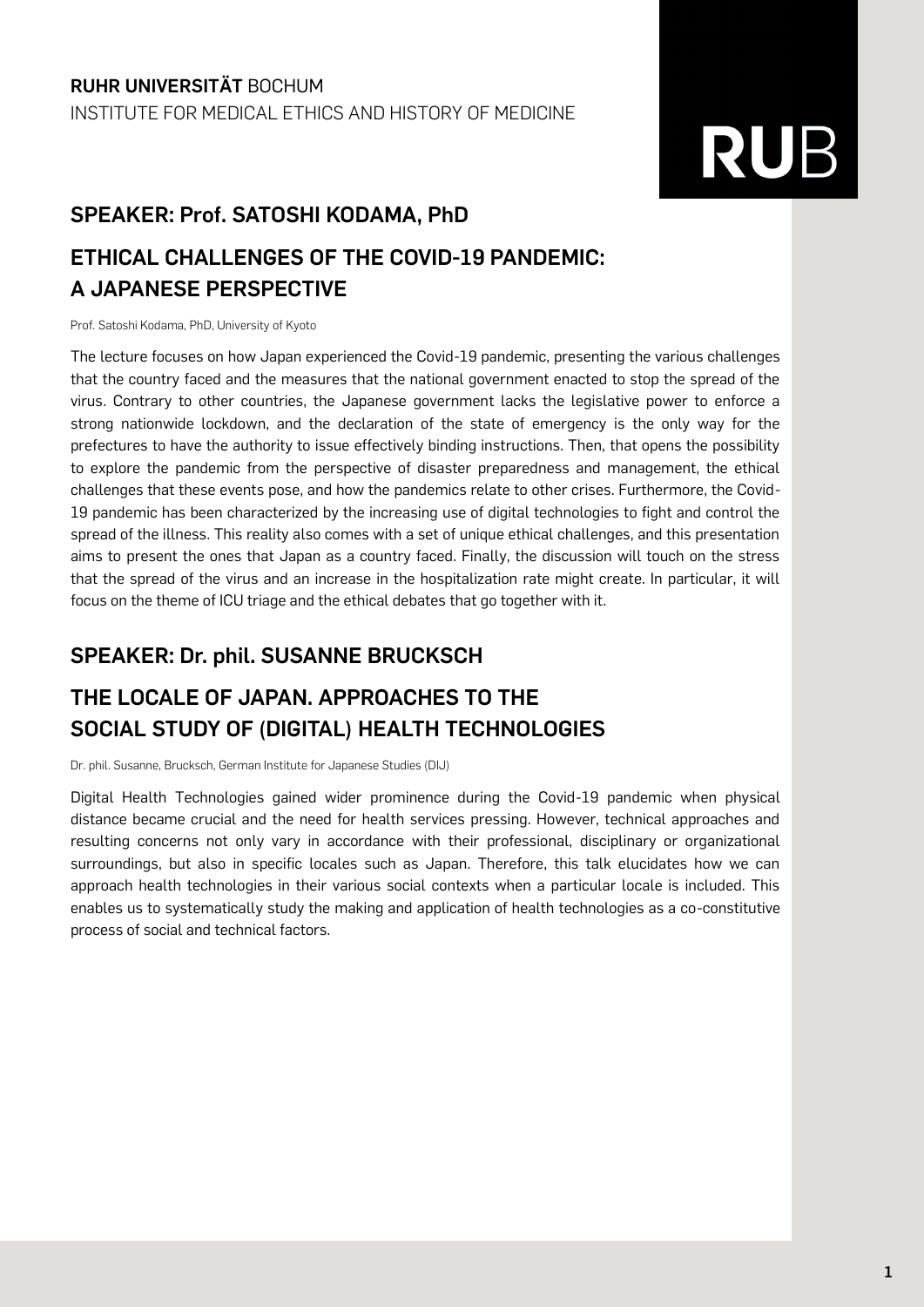#### **SPEAKER: Prof. Dr. phil. ROBERT RANISCH**

### **DIGITAL TECHNOLOGIES DURING THE COVID-19 PANDEMIC: ETHICAL PERSPECTIVES FROM A EUROPEAN PERSPECTIVE**

Prof. Dr. phil. Robert Ranisch, University of Potsdam

The Covid 19 pandemic has spurred digitization in some European countries such as Germany. However, the increasing use of technology for pandemic management, but also in healthcare, is accompanied by public concerns about ethical issues and privacy. In particular, the question arises whether European countries have succeeded in fulfilling their agenda of responsible research and innovation of digital technologies even under pandemic conditions. Starting from a German and European perspective, the lecture will provide some reflections on ethical aspects and in particular on the importance of trustworthy data technologies.

#### **SPEAKER: Prof. Dr. phil. ANN-KATRIN VOIT**

## **BRAVE NEW WORLD: HOW DOES THE ECONOMIC SUPPLY AND DEMAND SIDE CHANGE(D) DUE TO TECHNOLOGY DEVELOPMENTS AND HOW WILL THE MARKETS REACT IN THE FUTURE?**

Prof. Dr. phil. Ann-Katrin Voit, FOM University of Applied Science for Economics and Management

The last few decades have been shaped by technology and digitization. We stand by a new age in which only one thing will be constant: change. Advanced digitization, especially smart solutions and robotics will change both supply and demand significantly. New goods are constantly appearing and displacing existing markets, while the demands on employees will continue to rise at the same time. This will result in both opportunities and risks: It will be benefical to constantly increase prosperity, health and supply due to technical possibilities. At the same time, it becomes a global competitive factor when countries can draw on a well-educated population. The major risk of this development can be distributive justice, which is negatively influenced by the change.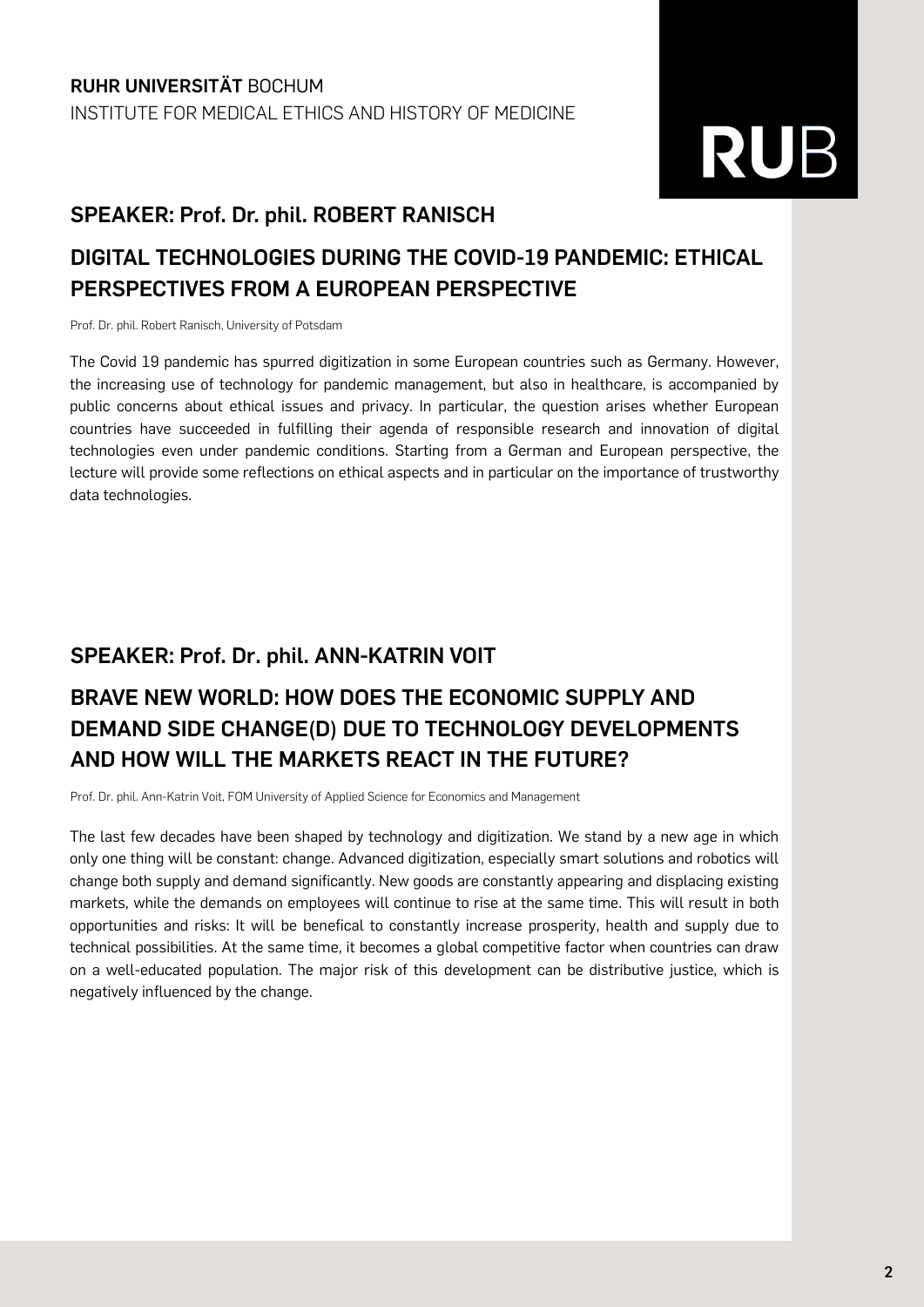### **MODERATOR: DAVIDE VIERO, M.A.**

### **ICTS AND WEB TOOLS TO MANAGE CRISES: BETWEEN INFORMATION AND ENGAGEMENT**

Davide Viero, M.A., Ruhr-University Bochum

The COVID-19 pandemic and the enforced rules aimed at stopping the spread of the virus have brought radical changes to social life worldwide. Quick communication and promotion of health and safety protocols have been fundamental, with digital technologies and ICTs playing a vital role in keeping people connected and allowing rapid policy decisions.

High reliance on web tools, websites and social media for information characterises modern society and defines information-seeking behaviours during the pandemic. However, that has favoured the spread of an overload of information, including fake and unclear news. This phenomenon, known as infodemic, further impacts an already worried public and puts pressure on how governments handle the transition and approach to digital communication.

With the increasing hunger for information on the virus, many governments established direct lines to reach the communities and websites and digital platforms to track the impact of COVID-19 or broadcast health protocols and news. Many governmental functions further shifted towards digital formats in the first pandemic stages, strengthening and testing the existing e-governing platforms and their ability to provide services and up-to-date information to the public.

Regardless of crises, informing citizens of their rights, responsibilities, and options is essential to legitimise citizen participation, which is fundamental to face crises. However, partial application and mono -directional flow of information limit possibilities for engagement and the development of fitting solutions. In this workshop, we will discuss the degree to which communities should and have been given a chance to react, provide feedback, and participate in designing adequate solutions. Through debates and practical simulations, we will do that by focusing on the role of information and communication technologies during the pandemic at different levels of governance and how governmental websites may provide chances for open and two-sided communication, consequently increasing e-participation possibilities.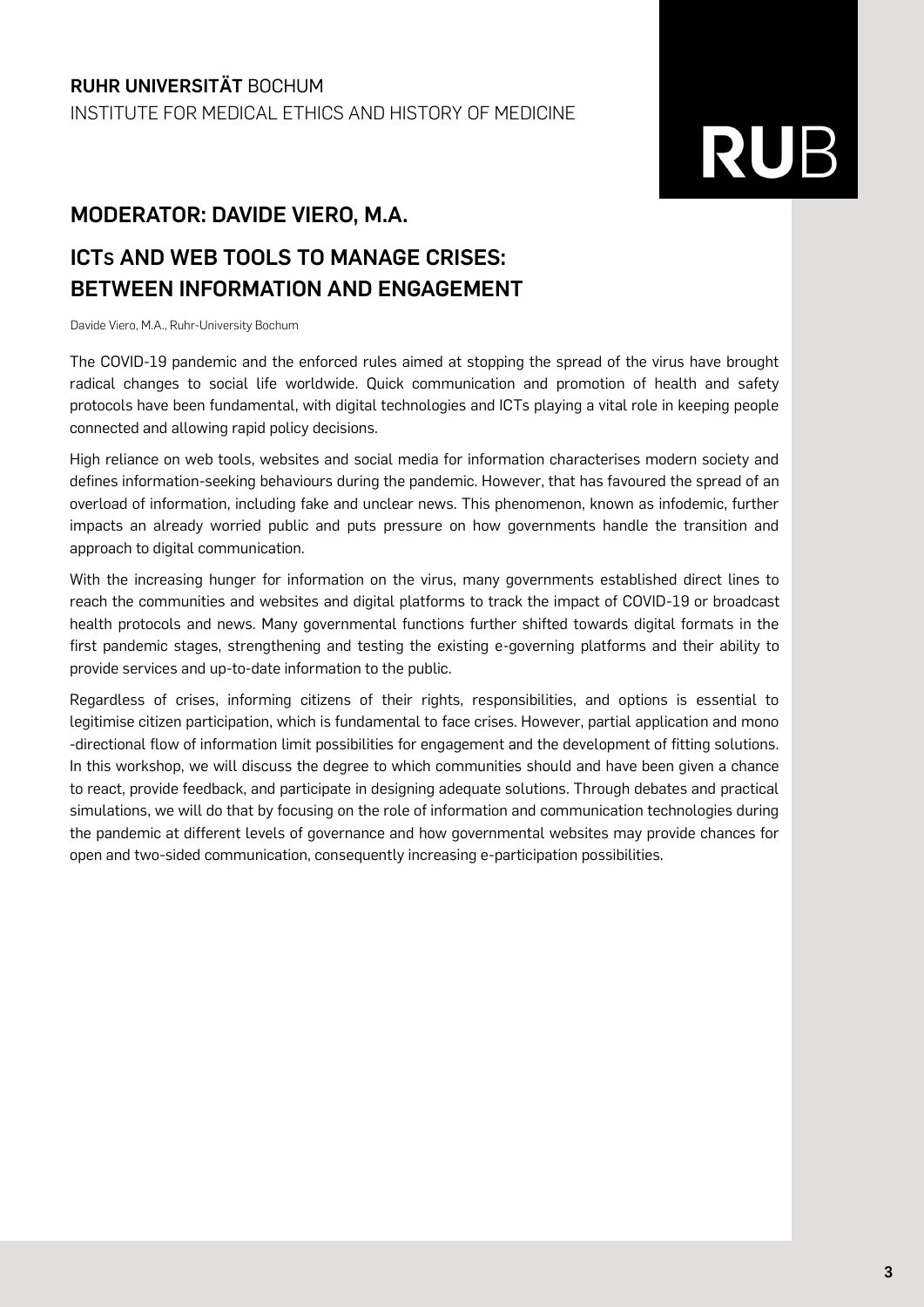#### **RUHR UNIVERSITÄT** BOCHUM INSTITUTE FOR MEDICAL ETHICS AND HISTORY OF MEDICINE

# **RUB**

### **PRESENTER: JUNKO AMI, M.Eng.**

Co-authors: Dr. eng. Yanbo Pang; Dr. eng. Takehiro Kashiyama; Prof. Dr. phil. Takashi Okumura; Prof. Dr. eng. Yoshihide Sekimoto

### **INFECTION RISK ESTIMATION USING LOCATIONAL INFORMATION WITHOUT PRIVACY VIOLATION**

Junko Ami, M.Eng., University of Tokyo Dr. eng. Yanbo Pang, University of Tokyo Dr. eng. Takehiro Kashiyama, University of Tokyo Prof. Dr. phil. Takashi Okumura, Kitami Institute of Technology Prof. Dr. eng. Yoshihide Sekimoto, University of Tokyo

In order to control a pandemic, it is important to accurately extract and isolate people who may have come into contact with infected patients. As a countermeasure against the pandemic caused by COVID-19, contact tracing applications, that can detect a history of contact with infected patients, have been introduced in many countries. However, the spread of COVID-19 has not yet been under control.

In the presentation, an alternative approach to contact tracing applications as a potential method to control pandemics is introduced. The computation of infection risk via confidential locational entries (CIRCLE) is an approach for contact tracing with privacy protection. It evaluates the infection risk of people using locational information of their mobile phones and confidential information of infected patients with due regard for their privacy.

In the CIRCLE method, histories of location data of infected patients collected by public health authorities are provided to mobile phone carriers under a nondisclosure agreement. Mobile phone users request their mobile phone carriers, which have their locational information, to calculate their contact risk based on the provided location data of infected patients. Results are sent back to mobile phone users and they are asked to consult with public health authorities if the contact risk is considered high.

The CIRCLE method is evaluated in comparison with Bluetooth-based contact tracing applications developed for COVID-19. As for their properties of detecting contact with infected patients, the CIRCLE method has high sensitivity, but it has low specificity. In contrast, Bluetooth-based contact tracing applications have high specificity, but sensitivity is compromised. From the perspective of privacy protection, the CIRCLE method provides a high level of privacy protection. The results suggest that the CIRCLE method shows one example of the reasonable balance between privacy protection and properties of detecting contact with infected patients.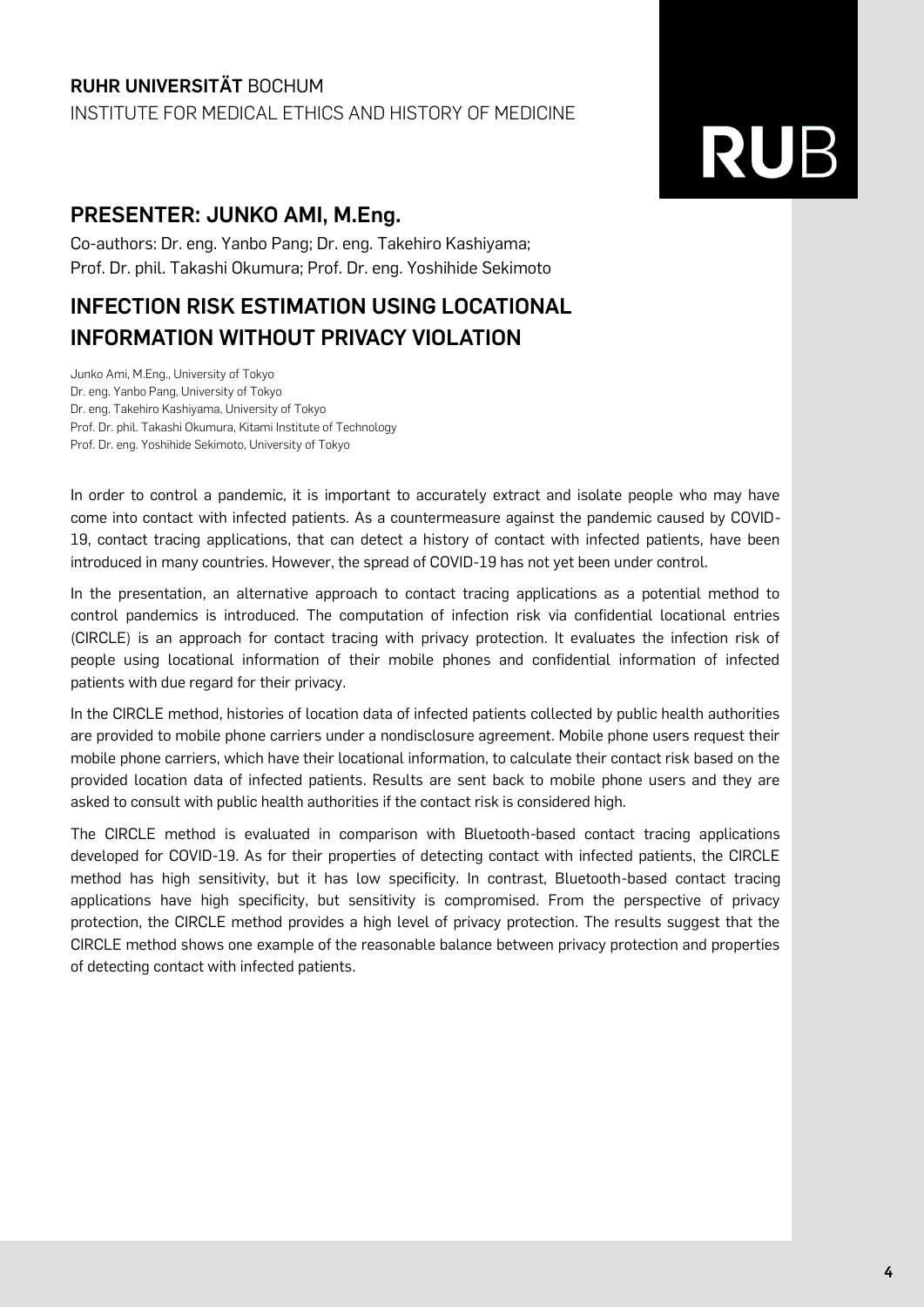#### **PRESENTER: Dr. phil. GABRIEL BARTL**

### **THE ACCEPTABILITY OF MATHEMATICAL MODELING IN THE CONTEXT OF COVID-19**

Dr. phil. Gabriel Bartl, Centre Marc Bloch, Humboldt University of Berlin

In comparison to the category of acceptance, which strongly refers to the attitude and action level, acceptability hides a normative level (Lucke 1995). In this respect, acceptability covers the cultural dimension together with the values and norms embedded in it and includes an ethical dimension. In this respect acceptability in the context of digital technologies for handling the Covid-19 pandemic is not restricted to privacy issues but also encompasses questions such as transparency, fairness and legitimacy. This phenomenon is evident, for example, with regard to mathematical modeling, which has played a prominent role in the propagation of the pandemic until now.

For the case of pandemic models the following aspects are to be debated. First, there is the question of which options are represented by models at all. Eyert, for example, reports that until June 2020, no model existed that analyzed the course of the pandemic under the conditions of family-friendly lockdown measures (Eyert 2020). Furthermore, the innovation of technologies is to be understood as a social process, which leads to technologies being normatively charged constructs both in the context of their creation and in the context of their use, which cannot comply with the postulate of neutrality. Moreover, the supposed uniqueness of number-based models obscures contingency. Technological solutionism thus carries the risk of "counterproductive effects of technologies" (Ammicelle 2015) if the spectrum of possibilities of action is insufficiently captured. In addition, technologies as black boxes touch on issues of transparency when opaque operating model assumptions are not made explicit. Ultimately, this also means that possible discrimination potentials are not disclosed.

Amicelle A, Aradau C, Jeandesboz J. (2015): Questioning security devices: Performativity, resistance, politics. Security Dialogue, 46(4), 293-306. Eyert F. (2020): Epidemie und Modellierung. Das Mathematische ist politisch. In: WZB- Mitteilungen, Heft 168, 82-85. Lucke D. (1995): Akzeptanz - Legitimität in der "Abstimmungsgesellschaft". Opladen: Leske + Budrich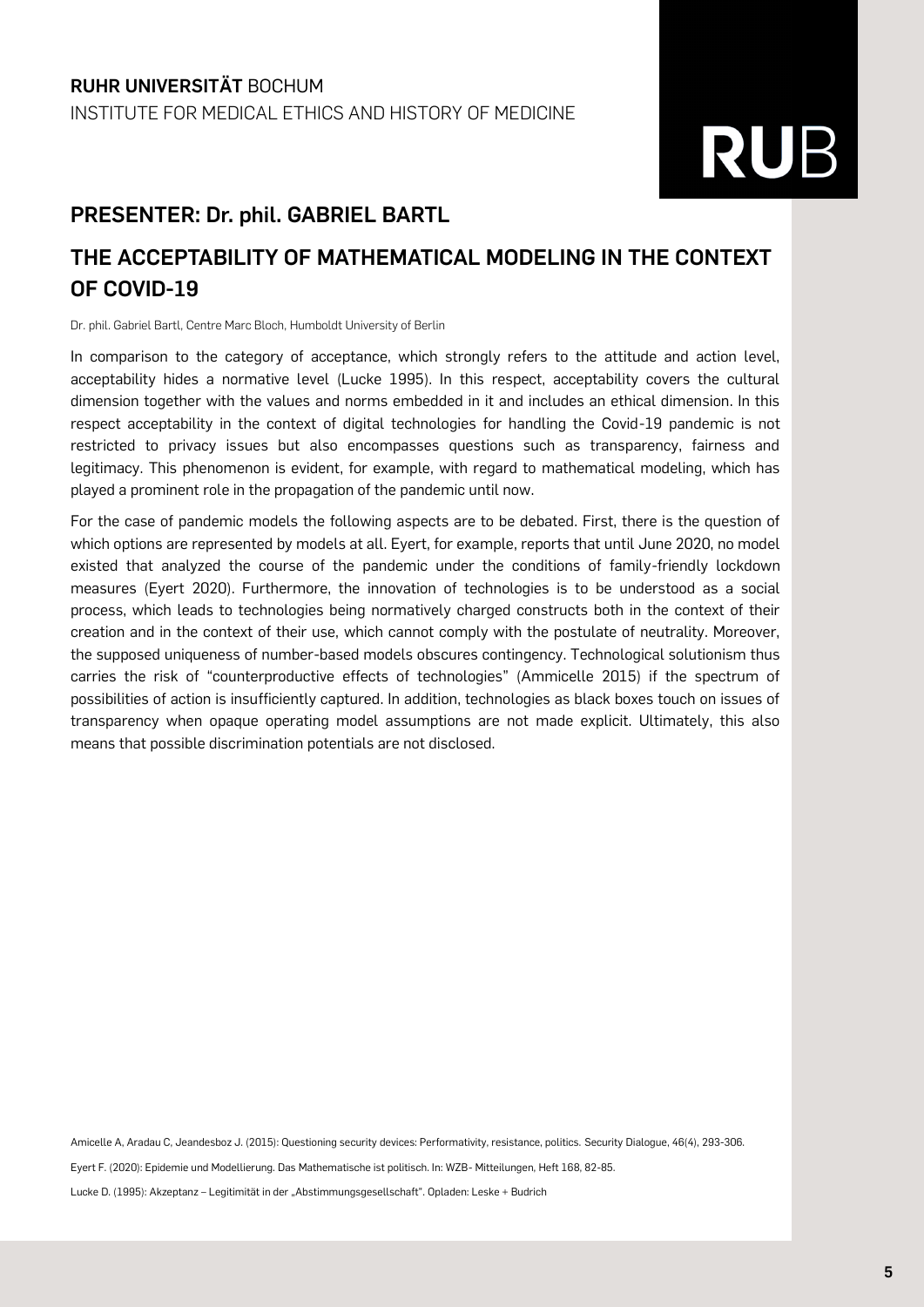#### **RUHR UNIVERSITÄT** BOCHUM INSTITUTE FOR MEDICAL ETHICS AND HISTORY OF MEDICINE

## **RUB**

### **PRESENTER: M.A. KATHARINA, DALKO**

Co-authors: Bernhard Kraft, M.A.; Prof. Dr. med. Patrick Jahn; Prof. Dr. med. Jan Schildmann, Sebastian Hofstetter, M.A.

### **COMMUNICATION AS A KEY TO CO-CREATION: TRANSDISCIPLINARY METHODS TO INTEGRATE PATIENTS INTO PARTICIPATORY TECHNOLOGY DEVELOPMENT AS AN ANSWER TO LONG-COVID SYNDROME**

Katharina Dalko, M.A., University Halle-Wittenberg Bernhard Kraft, M.A., University Halle-Wittenberg Prof. Dr. med. Patrick Jahn, University Halle-Wittenberg Prof. Dr. med. Jan Schildmann, University Halle-Wittenberg Sebastian, Hofstetter, M.A., University Halle-Wittenberg

In order to develop digital assistive technology (DAT) for health- and nursing care, a development process closely adapted to those affected by the technological intervention is necessary. Additionally, participatory approaches involving patient groups have to apply the principles of evidence-based medicine (EbM).

A major challenge, however, is the meaningful involvement of patients as users. Co-Creation as a concept of participatory technological development therefore aims to actively involve patient groups as equal partners in a collaborative process. Still, this approach brings new hurdles and risks to consider when integrating vulnerable individuals into research projects. That includes, e.g. the overcoming of hierarchical barriers and differences in levels of specific background knowledge between professionals and patients by means of shared- or participatory decision-making.

In case of COVID-19 we face additional issues while integrating patient groups dealing with post-acute symptoms caused by Long-COVID Syndrome into an ethical, participatory development process of DAT. In addition to limited knowledge regarding possible Long-COVID symptoms in general, the currently observed symptoms cover a broad spectrum from dyspnea to neurological abnormalities and other extrapulmonary manifestations of COVID-19. This leads to the question of how devices should be designed in order to adequately address conditions and circumstances to foster patients selfcare-competencies after the acute phase of a COVID-19 infection. We therefore argue that patient participation in a process to develop technical innovations is even more crucial in that context. In the case of Long-COVID, patients themselves are still inexperienced in dealing with the post-inpatient phase of illness, as well as they have rarely organized themselves in official self aid groups.

This paper therefore asks how to access and involve Long-COVID patients into a co-creative technology development of DAT. Which methods are applied to address these issues in Germany and Japan?

We argue, that a transdisciplinary approach to co-creation focusing on collaborative and inclusive communication, helps to overcome above mentioned challenges. Respective methods put an emphasis on collective knowledge creation and shared-decision making, the creation of safe spaces as well as a promotion of inclusive communication. This means, rather than merely including various relevant perspectives, transdisciplinary approaches aim to foster communication as a process of social transformation. Co-Creation as a transdisciplinary concept hence provides a promising frame for a sustainable development of DAT in the context of Long-COVID Syndrome.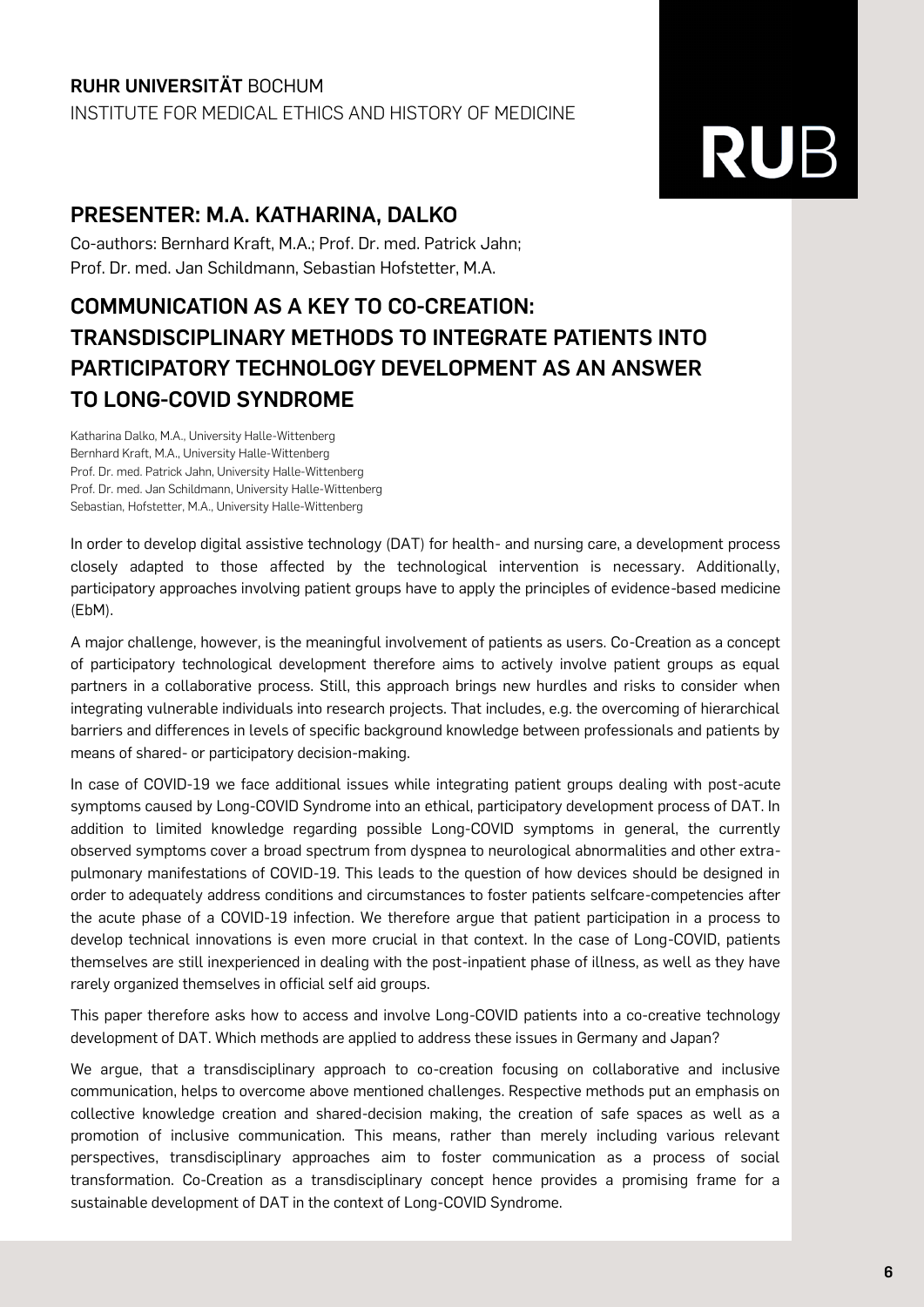#### **PRESENTER: NIKLAS ELLERICH-GROPPE, M.A.**

## **"A SIGNAL OF SOLIDARITY VIA BLUETOOTH"? AN ETHICAL ANALYSIS OF THE PUBLIC DEBATE ON THE CORONA-WARN-APP IN GERMANY**

Niklas Ellerich-Groppe, M.A., University of Oldenburg

In Germany, the use of the corona-warn-app was framed as a solidary contribution to the collective endeavor of infection control right from its introduction. By tracing contacts and warning the anonymous contact persons of an infected individual, the app was supposed to support the interruption of infection chains. Accordingly, it was interpreted as an opportunity for every user "to send a signal of solidarity via Bluetooth" (Witting 2020; translation NEG).

Consequently, "solidarity" became a prominent, but heterogeneously used normative category in the public debate on the corona-warn-app, continuing a long socio-political and socio-ethical tradition of this concept in Germany. Calls for the voluntary use of the app as well as warnings against the effects of desolidarization, such as the exclusion of potentially ill people, were based on the idea of solidarity, but interpreted it in very different ways. This poses the empirical question of which notions of solidarity can be identified in the still ongoing discourse on this prominent digital technology in the COVID-19-pandemic. Furthermore, these notions are in need of ethical evaluation to clarify and discuss the normative meaning of the concept of solidarity in public debates.

Against this backdrop, I offer an exploratory ethical analysis of notions of solidarity in the public debate on the corona-warn-app in Germany. First, I refer to pertinent cases from the public media and political discourse in Germany to develop a systematic matrix of ideal-typical understandings of solidarity in the current debate. These "moral paradigms" range from more individualistic approaches emphasizing personal responsibility to more collective notions that focus on a charitable attitude towards the most vulnerable members of a society. Each of these paradigms is shaped by specific socio-cultural contexts, e.g. the tradition of the German welfare state. In a second step, I suggest four minimum conditions that have to be fulfilled for a legitimate use of the concept of solidarity (Ellerich-Groppe 2021). These conditions (openness, malleable inclusivity, appropriate cost-benefit-ratio, normative dependence) form the basis for an ethical evaluation of the identified notions of solidarity. Based on this empirical exploration and ethical evaluation, I discuss under what conditions the corona-warn-app can be understood as a solidary contribution to pandemic control.

The results of my analysis contribute to the discourse on digital technologies in the COVID-19-pandemic and provide an empirically-informed, context-sensitive perspective on solidarity, that is also suitable to assess digital technologies in healthcare in general.

Ellerich-Groppe N. (2021): Zwischen Solidarität und Entsolidarisierung – Der Sozialstaat angesichts des digitalen Wandels. Zeitschrift für Politikwissenschaft. https://doi.org/10.1007/s41358-021-00300-4.

Witting V.(2020): Kommentar: Die Corona-Warn-App – Mit Bluetooth ein Signal der Solidarität senden. Deutsche Welle. https://www.dw.com/de/ kommentar-die-corona-warn-app-mit-bluetoothein-signal-der-solidarit%C3%A4t-senden/a-53827752 (10.01.2022).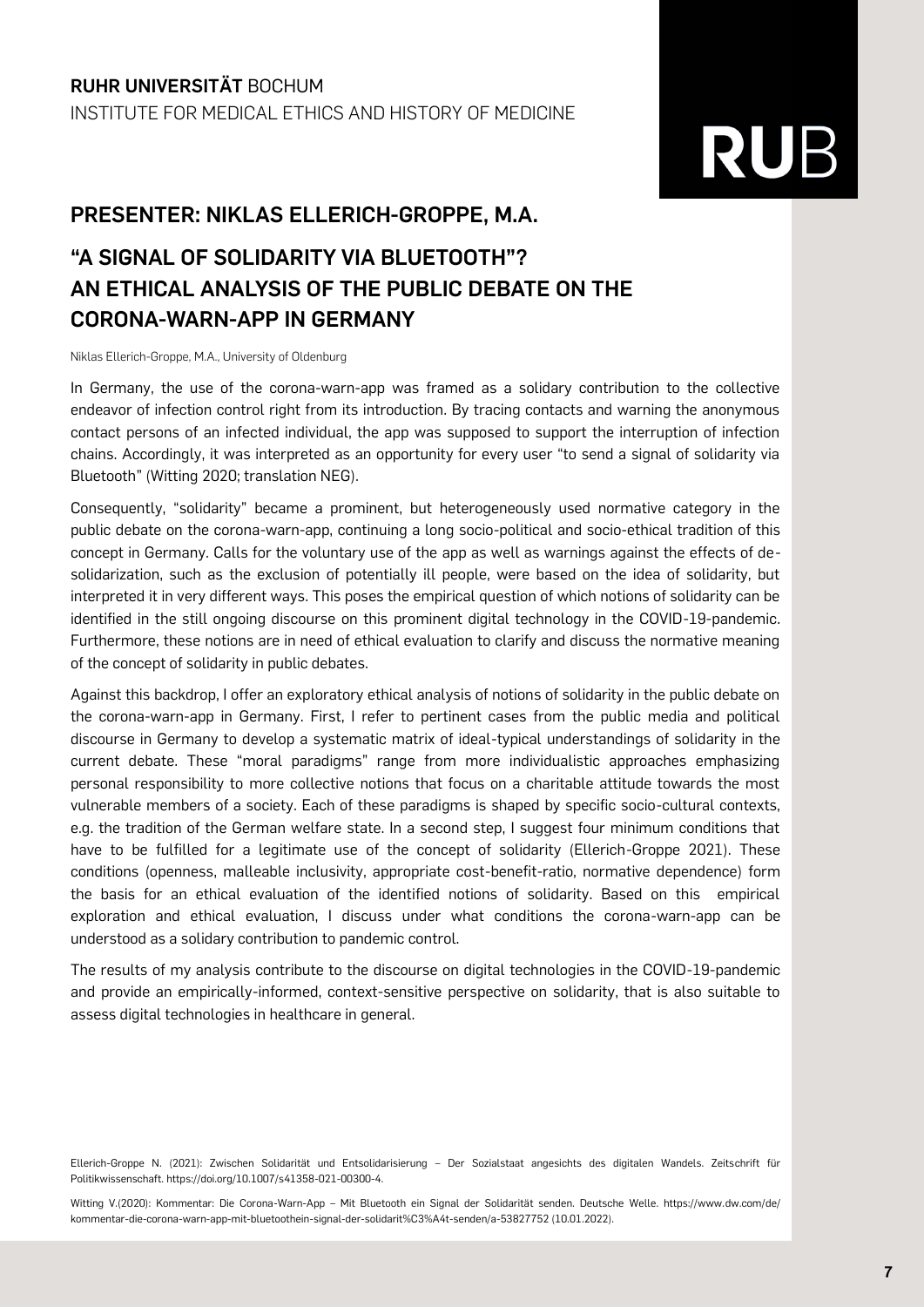#### **PRESENTER: MARIANNE FRANZISKA JUNG, M.A.**

## **DIGITAL TRANSFORMATION IN GERMANY AND JAPAN: NATIONAL DISCOURSE ON ETHICAL QUESTIONS DURING THE COVID 19 PANDEMIC**

Marianne Franziska Jung, M.A., University of Vienna

Today, post-industrial societies are undergoing two major changes: digital transformation and demographic ageing. The European Commission President Ursula von der Leyen has defined these two phenomena as "mega-trends" (a third being climate change) that are expected to transform European societies. Since the Covid-19 outbreak, governments invest more than ever in the ICT and 5G market, accelerating the speed of digital transformation. In Japan, we find a society that is more aged, more digitally literate, with a higher household penetration of the internet and smart home applications, compared to Germany, where society is labeled to be more skeptical. But is this really the case?

The aim of this research is threefold: First, how has the digital market expanded during the peak of the pandemic (2020-2021), and what kind of new devices and technologies have been introduced in Japan and Germany respectively? Second and more importantly, can we discern a difference in the national discourse on ethical values or concerns attached to these new technologies? Third, are ethical concerns and the usefulness of these technologies for elderly people discussed adequately?

To answer the research questions, newspaper articles from English-speaking daily newspapers (that are freely accessible) from Japan and Germany, are analyzed respectively. The same search queries will be made in the online archives of the newspapers with keywords that point to e.g., robotic(s), AAL, IoT, Avatar, AI, Smart Home, and similar or related keywords. The period covered is from 2020-2022. The hypotheses are based on the researcher's preliminary research insights and read as follows:

H1: The quantitative output of technical devices is higher for Japan than Germany.

H2: Ethical issues are addressed more in Germany than in Japan.

H3: There is no adequate discussion of the role of the elderly in this regard in both countries.

Hence, the outcome of the content analysis will quantitively show how the digital market has expanded and grown in Germany and Japan during the Covid-19 pandemic. And secondly, qualitative content analysis will bring to light whether ethical questions concerning the devices as such, as well as in the context of an ageing society, are adequately discussed to discern national trends of public discourse.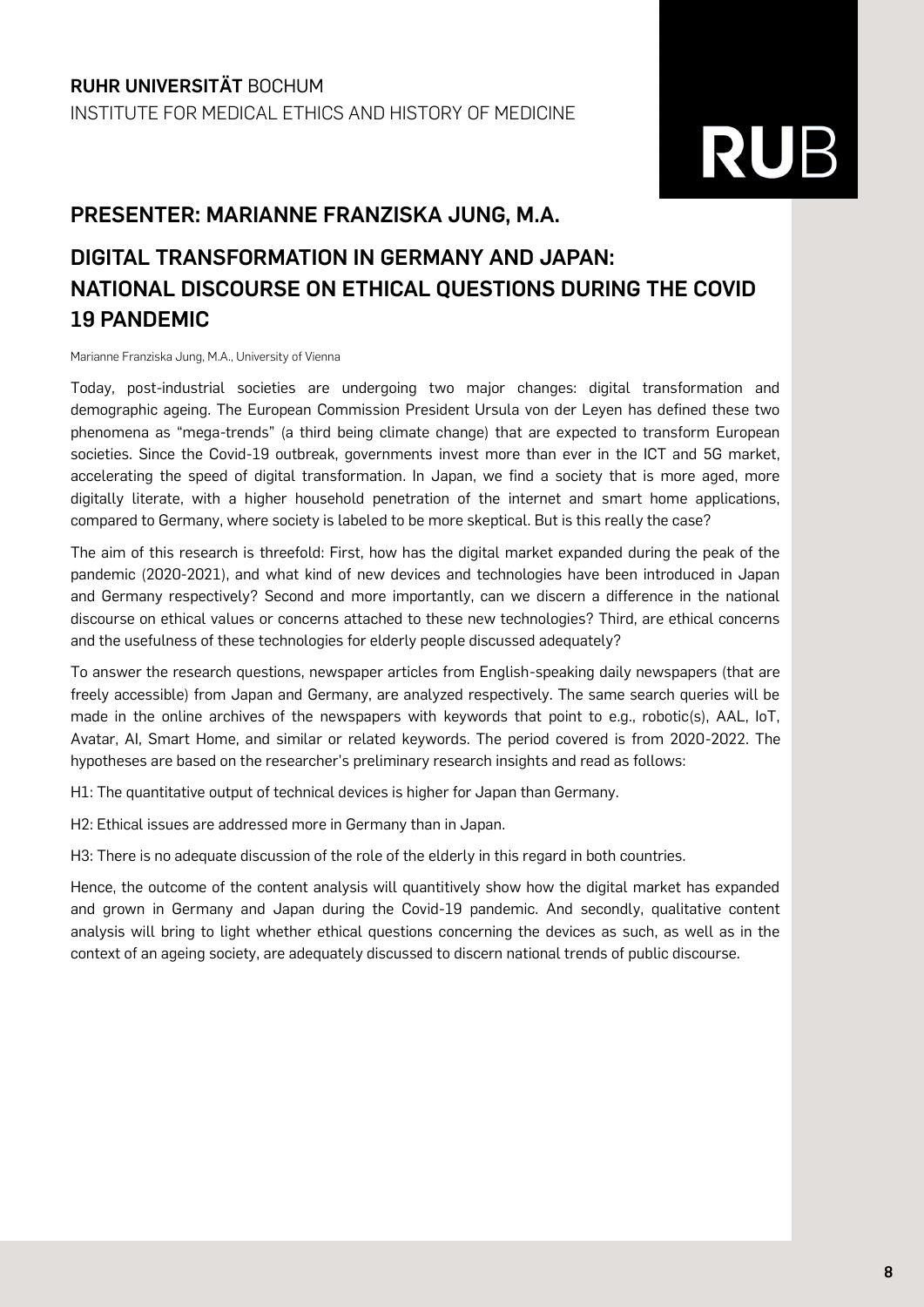#### **PRESENTER: M.Ed. ANDRÉ, KUKUK**

### **DIGITALIZATION RESISTANCES AMONG EMPLOYEES IN THE COVID-19-PANDEMIC: OPPORTUNITIES AND LIMITATIONS OF THE DIGITAL TRANSFORMATION FROM THE PERSPECTIVE OF GERMAN EMPLOYEE REPRESENTATIVES**

André Kukuk, M.Ed., University of Wuppertal

Today, the digital change is reaching almost all areas of social, political and economic activity at varying speeds. While comparatively slow forms of digitalization processes are noticeable in a few contexts (i.e., parts of the manufacturing industry), an exponential amount of changes must be assumed for a large number of other sectors (i.e. IT, electronics, banking and insurance, media). More and more workplaces are increasingly influenced by digital technologies, which are driving the upheaval triggered by extensive computerization in the form of com-plex software programs, artificial intelligence, robotics and the use of big data. A trend that has clearly acceler-ated, especially regarding the consequences of the COVID-19 pandemic. Under the conditions of industrial and mid tier based "Work 4.0" (Rump/Eilers 2017), all employees are more than ever required to use future technol-ogies as regular work equipment. Only those who are prepared to adapt to technological progress through per-sonal commitment in the private sphere or through Continuing Vocational Training in professional settings will be able to maintain their employability in the long term. The efficiency thinking of modern business in the digital transformation thus brings to the fore a logic of self-exploitation that increasingly seems to be all-encompassing from which hardly any employee in Germany can escape today. However, the consequences seem even more dramatic when employees refuse to accept digital change processes in their professional lives and when they try to defy dealing with new technologies - whether on a machine- or software-supported level.

Based on existing findings respecting resistances in educational contexts (e.g., Bolder/Hendrich 2000; Faulstich/Grell 2005; Holzer 2017), this article presents initial results of a qualitative study in which works and staff council members from various sectors were surveyed on digitalization-related changes in occupational work and on possible employee resistance to the use of digital media in vocational contexts. The article focuses on the extent to which the COVID 19 pandemic has contributed to an expansion and diversification of resistances through an acceleration of digital changes, and it asks which influencing factors can be named as relevant from a vocational pedagogical perspective to strengthen or reduce digitalization resistances in company contexts. It can be shown that new social and occupational challenges have arisen which are characterized both by individual resistance at the level of company employees and by collective resistance at the level of employee representa-tives. Thereby it is also the resistance of employees and their representatives that makes it essential to constantly re-evaluate and negotiate the limits of the use of digital technologies in the workplace environment, in order to balance the tension between increased possibilities of workload reduction and excessive demands (the dissolution of work boundaries), but also to reduce new opportunities of misuse (steady monitoring/control).

Bolder A., Hendrich W. (2000): Fremde Bildungswelten. Alternative Strategien lebenslangen Lernens. Opladen: Leske+Budrich.

Faulstich P., Grell P. (2005): Wiederständig ist nicht unbegründet. Lernwiderstände in der Forschenden Lernwerkstatt. In Faulstich P., Forneck H.J., Grell P., Knoll J., Springer A. (Hrsg.): Lernwiderstand - Lernumgebung - Lernberatung. Empirische Fundierungen zum Selbstgesteuer-ten Lernen. Bielefeld: W. Bertelsmann, 18-92.

Holzer D. (2017): Weiterbildungswiderstand. Eine kritische Theorie der Verweigerung. Bielefeld: transcript.

Rump J., Eilers S. (Hrsg.) (2017): Auf dem Weg zur Arbeit 4.0. Innovationen in HR. Berlin: Springer Gabler.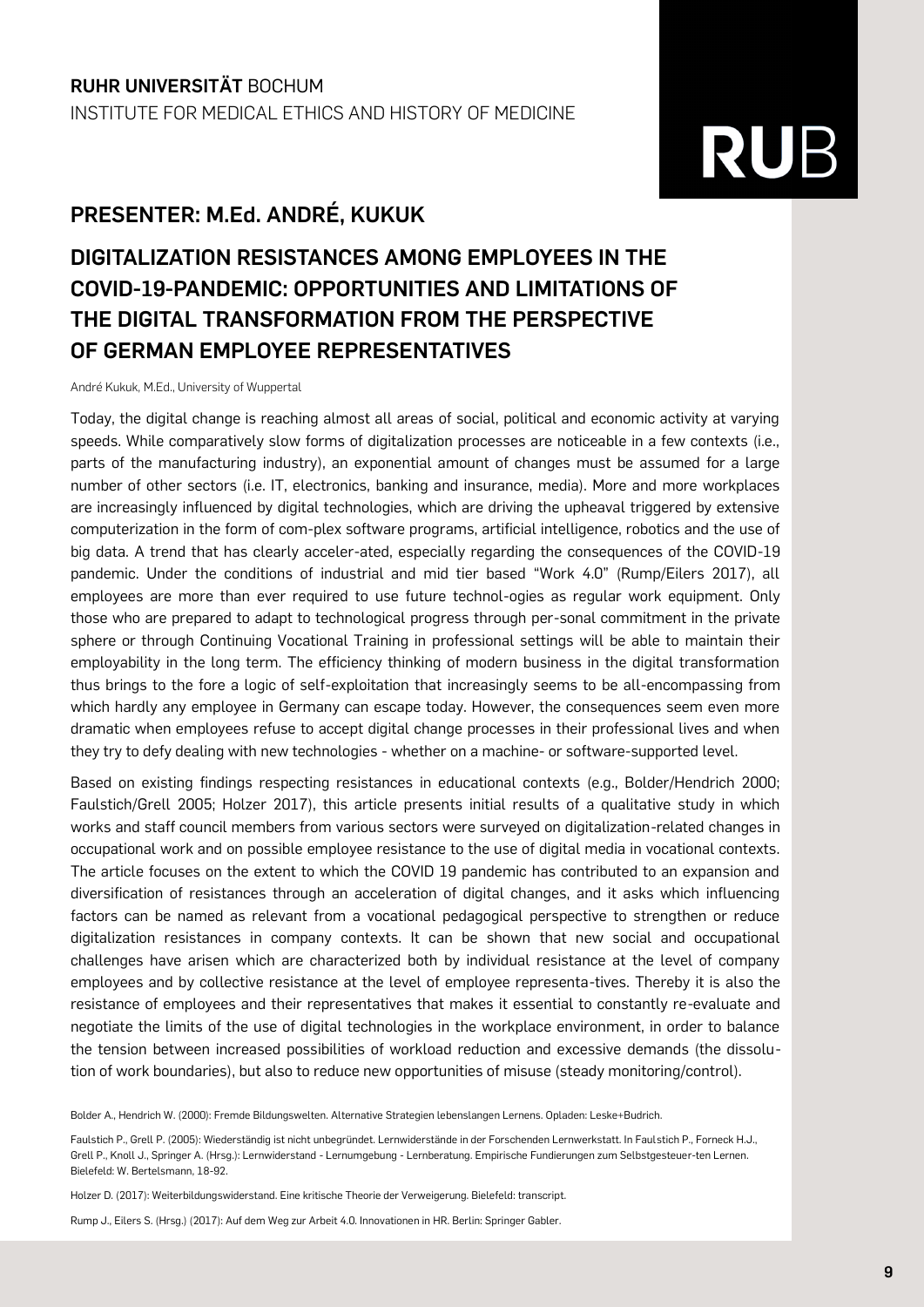### **PRESENTER: Dr. phil. HARALD KÜMMERLE**

### **CONTEXTUALIZING DATA PRACTICES IN JAPAN DURING COVID-19 PANDEMIC: LOCAL AND GLOBAL ENTANGLEMENTS**

Dr. phil. Harald Kümmerle, German Institute for Japanese Studies (DIJ)

This paper relates data-intensive measures for coping with the COVID-19 pandemic in Japan to data technology more generally, in Japan as well as globally. It connects two measures taken during the pandemic to two original concepts of data that feature in Japan's broader digital strategy. The perspective is informed by Science and Technology Studies, particularly by agential realism (Barad 2007).

The first measure of interest is an important element of (what has come to be called) the "Japanese model" of limiting the spread of the virus: the call to avoid situations characterized by the "3Cs" (3 mitsu; closed spaces, crowded places, and close-contact settings). While the strategy of stopping community spread by focusing on cluster infections turned out to be insufficient in late March 2020, the knowledge about the patterns gained from the data regarding infection chains became the foundation for the 3Cs. Small shifts in communication put aside (Tanaka [Shigeto] 2021), warning signs to avoid the 3Cs continue to feature prominently in public life in Japan. The second measure of interest is that of contact tracing using the official application of the Ministry of Health, Labour and Welfare in Japan.

Compared to the original approach with the 3Cs, it may seem very conventional to a European user: like the official tracing app in Germany and several other countries, it uses the official (Bluetooth-based) tracing interfaces of iOS and Android. However, this "privacy-first" approach contrasts with authoritarian China, but also with the liberal East Asian democracies South Korea and Taiwan, where a "data-first" approach to contact tracing was adopted (Fahey & Hino 2020).

Two concepts of data that have originated in Japan serve as points of reference. "Real data" (riaru dēta) concerns a specific mode of gathering and making use of data, exhibiting connections to kaizen. Entangled with nationalist and culturalist discourse, it provides an analytic foundation for creating technoscientific solutions based on a position of (perceived) Japanese strength. Information banks (jōhō ginkō) are institutions that allow for personal data to be used in the broader economy while maintaining privacy and providing a benefit to the user. Although the concept can be traced back into the 2000s when legislation regarding personal data was less developed than today, it has achieved compatibility with EU data protection regulations.

Building on this and emphasizing the natureculture (Haraway 2003) of data practices, the paper argues that digital infrastructure that accommodates risks posed by pandemics cannot be designed independent of its cultural context  $-$  nor should it be, if evidence-based policy making is supposed to be effective (Cartwright & Hardie 2012).

Barad K. (2007): Meeting the Universe Halfway: Quantum Physics And the Entanglement of Matter And Meaning. Duke University Press.

Cartwright N., Hardie J. (2012): Evidence-Based Policy: A Practical Guide to Doing It Better. Oxford University Press.

Fahey R. A., Hino A. (2020): COVID-19, digital privacy, and the social limits on data-focused public health responses. International Journal of Information Management, 55, 102181. https://doi.org/10.1016/j.ijinfomgt.2020.102181

Haraway D. (2003): The Companion Species Manifesto: Dogs, People, and Significant Otherness. Prickly Paradigm Press.

Tanaka S. (2021): "3 mitsu" gainen no tanjō to hensen—Nihon no COVID-19 taisaku to komyunikēshon no mondai—. Tōhoku Daigaku bungaku kenkyūka kenkyū nenpō, 70, 140–116.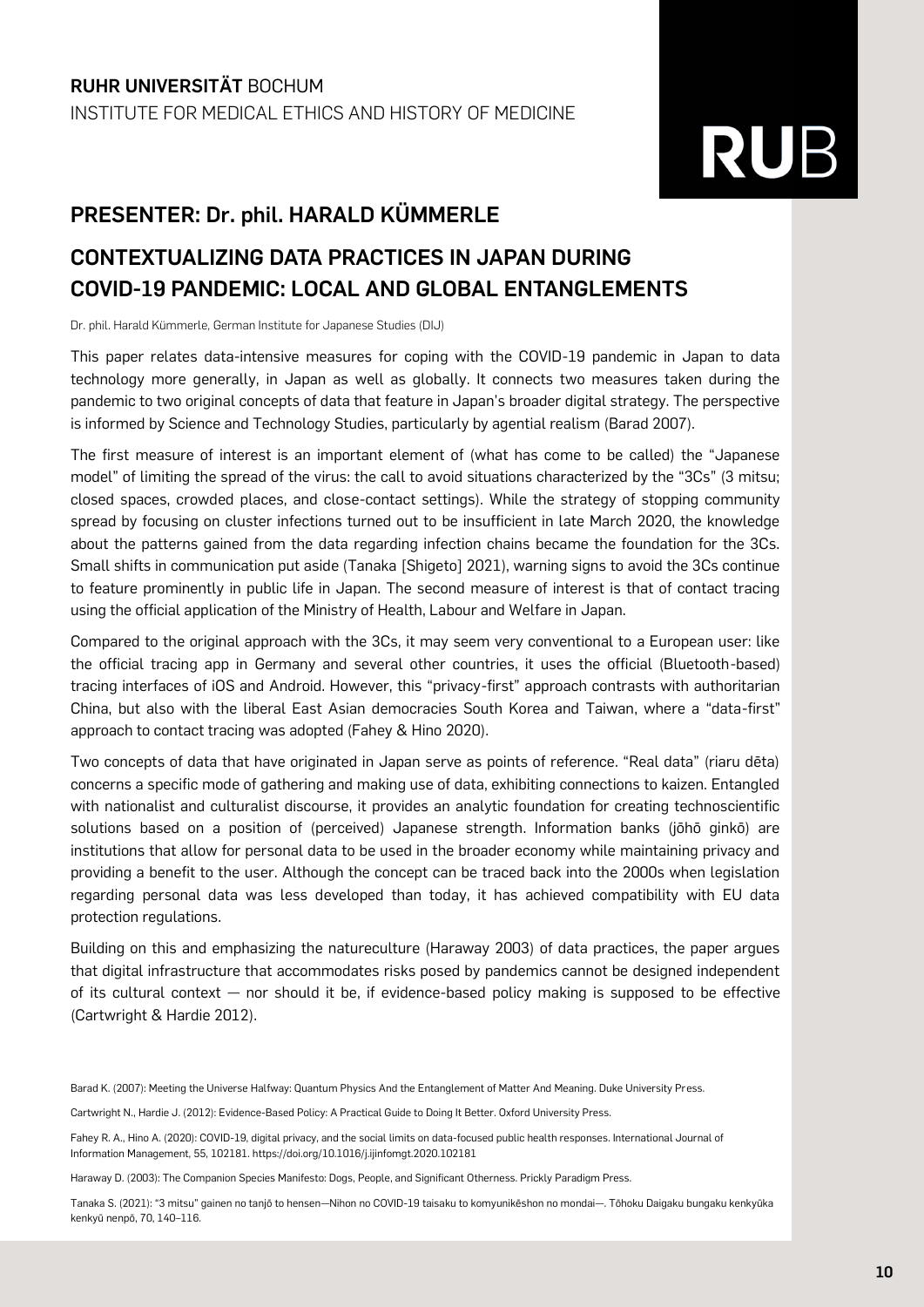#### **PRESENTER: Dr. phil. CANDICE LOUW**

## **IMPLEMENTATION OF OPEN SOURCE SOFTWARE SOLUTIONS FOR DIGITAL PUBLIC HEALTH IN RESPONSE TO THE COVID-19 PANDEMIC PERSPECTIVES FROM GERMANY AND JAPAN**

Dr. phil. Candice Louw, Helmholtz Centre for Infection Research

In response to the coronavirus disease 2019 (COVID-19) pandemic, numerous countries, including the likes of Germany and Japan, initiated, developed and made use of open source software (OSS) initiatives in an effort to minimise the public spreading of the virus. These initiatives indicate the willingness from both German and Japanese governments to support eHealth OSS solutions for public health, however, end user acceptance and willingness to make use of the tools delivered through these initiatives are critical to their success. Fortunately, with OSS solutions, contrary to proprietary (closed source) software solutions, the opportunity exists to engage end users during the entire software development process. This may increase not only the transparency of the software by publishing its source code, but also the influence of the public through interaction with the development team throughout the development process. An opportunity thus exists to engage the public in the co-creation of eHealth solutions in the interest of the greater public good, as opposed to the conventional, private "bad" approach. In this research paper, we subsequently identify and analyse the approaches taken by two such tools developed in Germany (SORMAS - a public health office pulled approach to health data gathering, and the Corona-Warn App – a public pushed approach to data gathering)) and compare it to one such tool developed in Japan (COCOA – a public pushed approach to data gathering). Through a comparative analysis, we identify best practises for OSS solutions for public health as open source co-operations, compared to the conventional, proprietary covert-operations. Research findings indicate that open source platform choice, platform repository structure and community/ecosystem engagement are key elements to consider in open source solution development for public engagement. While these findings act as a guide for further OSS initiatives that wish to involve the public in co-creation of public health solutions, we note that the database where the information process by the software itself is stored, is equally, if not more, important to consider. OSS solutions are thus only as transparent as the digital environment where their processed data is hosted/stored.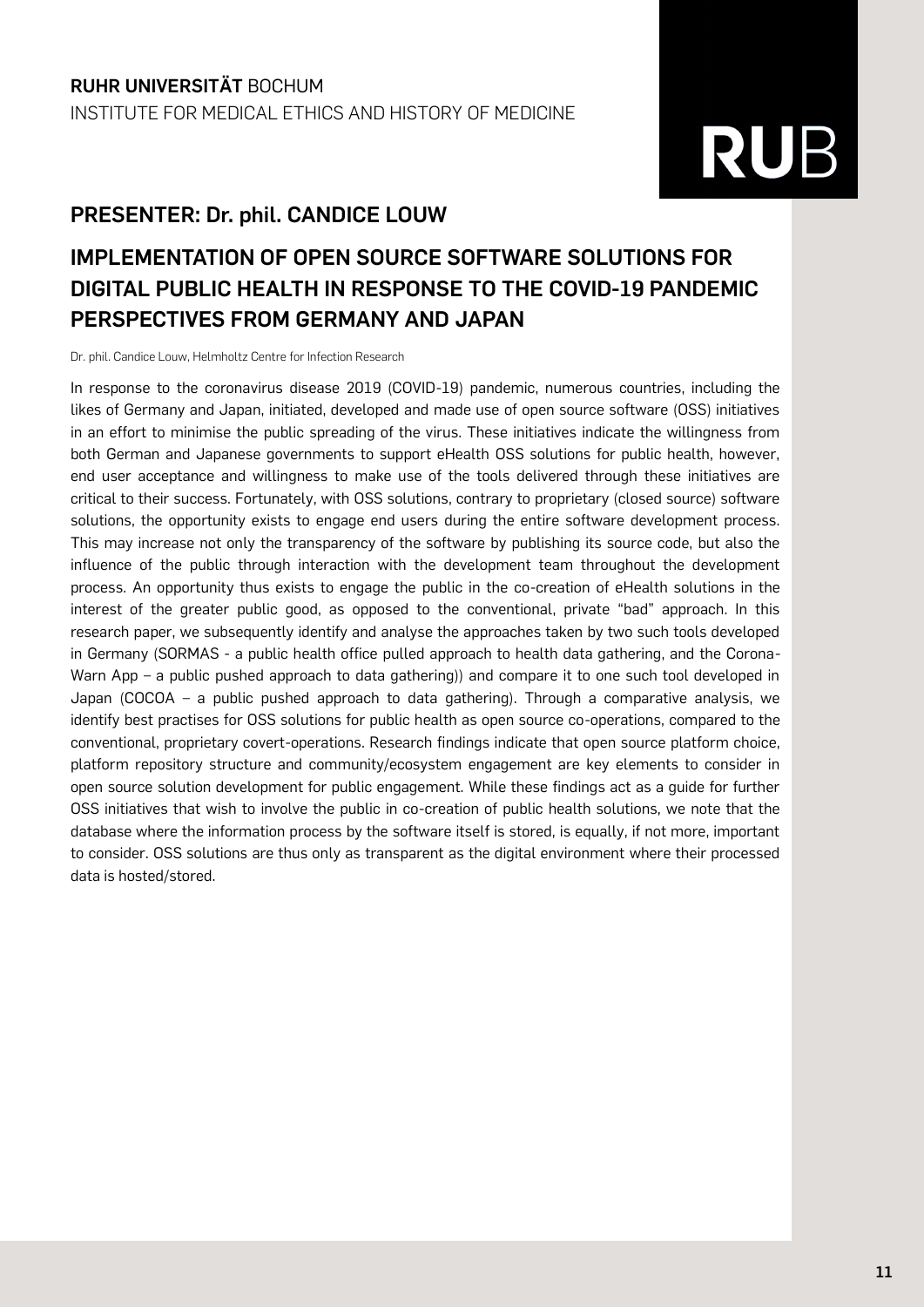#### **RUHR UNIVERSITÄT** BOCHUM

INSTITUTE FOR MEDICAL ETHICS AND HISTORY OF MEDICINE

### **PRESENTER: RICHARD PALUCH, M.A.**

Co-authors: Dr. phil. Katerina Cerna; Fabian Bäumer, B.A.; Tanja Ertl, M.A.; Prof. Dr. Phil. Claudia Müller

### **TOOLS FOR WORKING AND TOOLS FOR LIVING: TRANSFORMATION OF DIGITAL TECHNOLOGIES IN THE COVID-19-PANDEMIC**

Richard Paluch, M.A., University of Siegen Dr. phil. Katerina Cerna, University of Gothenburg Fabian Bäumer, B.A., University of Siegen Tanja Ertl, M.A., University of Siegen Prof. Dr. phil. Claudia Müller, University of Siegen

This contribution reflects the social relevance of digital technologies in the field "IT for the aging society" based on the research project conducted during the 1st COVID-19 lockdown. Empirical, methodological, and analytical-conceptual considerations resulted from this project allow us to provide evidence on how the facets of resilience and vulnerabilization can advance our thinking about supporting socio-technical infrastructures for aging societies like Germany or Japan. The project "ACCESS" was taking place in Siegen, Germany, and targeted the co-production of a mobile demo kit aimed to improve the digital literacy and everyday appropriation of digital media with and for older people at their homes. Through a series of workshops, a range of current IT products have been explored by a group of 20 older adults.

For the project, a preparatory work phase with elements for enabling older adults to become coresearchers with a group of university researchers had been completed. A new phase of collaboration between the participant groups was about to start when COVID-19 shut down all co-located activities. From here, the project had to develop new forms of distributed collaboration in participatory research settings by transforming the participatory work with older adults from on-site to online practices.

1. We provide observations of appropriation practices of video technologies, which we applied to support the distributed work in the research project settings with the older co-researchers. COVID-19 has forced the project to stop ongoing work and to look for new solutions to continue the research. The attempt was made to transfer on-site into online workshops using common video-mediated systems (Skype, Zoom), however, with a series of severe challenges. Those tools were experienced as "tools for working" and could therefore not be integrated easily into everyday life in the sense of a "tool for living", especially for (older) persons for whom digital tools are not part of their routines. The usage is framed by micropractices and situations but also influenced by policies and discourses (e.g., socio-cultural contexts).

2. Our empirical insights and methodological reflections are strongly linked to the current social models and moral boundaries, namely to the question of how older persons should behave in the pandemic situation and what risk potential they face. Here, multi-perspective discourse lines can be observed: if older persons were initially in the foreground as a risk group, with prescribed measures such as physical distancing, the focus was initially on their high vulnerability. On the other hand, many older persons have come through the crisis/lockdown well, sometimes better than younger people, building on their previous experiences with crises. This new discourse points out the high degree of resilience that older people possess and can apply by various coping mechanisms.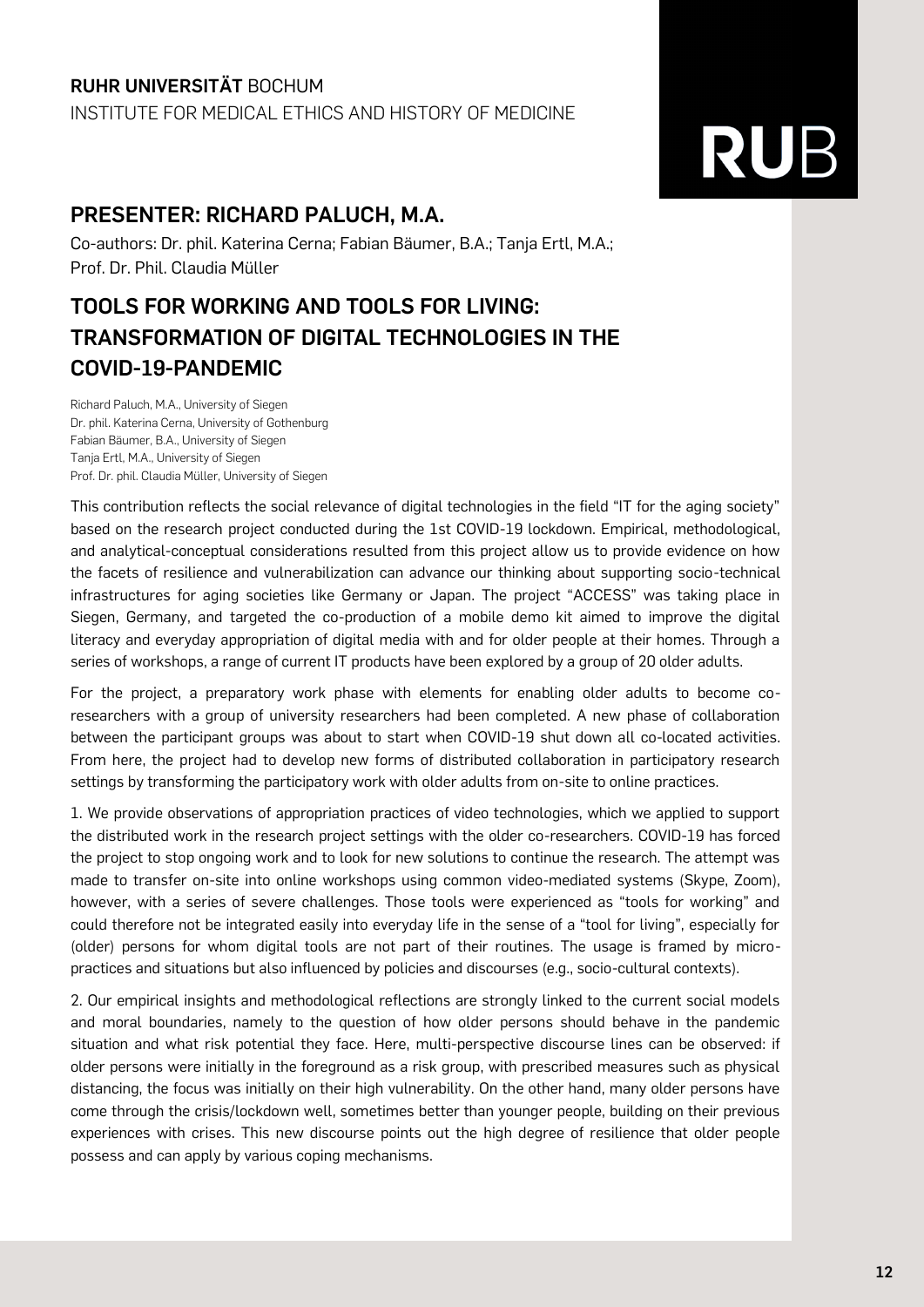### **PRESENTER: ELISE RACINE, M.A., M.Sc.**

### **USING GERMANY'S CORONA-WARN-APP TO EXPLORE THE ETHICAL CHALLENGES OF DIGITAL TECHNOLOGIES IN TIMES OF CRISIS**

Elise Racine, M.A., M.Sc., University of Oxford

The COVID-19 pandemic has vastly accelerated the digitalization of public health practices (e.g., contact tracing, patient triage) and fostered a new class of pandemic-related technological solutions aimed at surveilling, predicting, and controlling COVID-19's spread. Many of these tools, including various mobile applications, have been used for contact tracing or the process of identifying the individuals with whom an infected person has recently had contact. Contact tracing is an important communicable disease control measure and has been essential to stopping the transmission of SARS-CoV-2, the disease which causes COVID-19. Digital contact tracing applications have the potential to be more effective than traditional tracking methods and have in many instances been critical in formulating data-driven responses to the crisis.

But largely championed by governments and private companies, these novel digital tools have also resulted in the vast collection and processing of sensitive health information. In doing so, they have raised crucial ethical concerns, particularly around data ownership, government oversight, the potential for heightened digital surveillance post-pandemic, and the balance between individual rights and the public good. In delving into how these innovations have the potential to impact these issues, we will examine not only how public health tools are re-shaping the delineation of private and public digital goods, but how the major actors involved are navigating the transformational implications of such technologies. By engaging in a culturally sensitive dialogue around these topics, we, ultimately, aim to contribute to discussions of the possibilities and limitations of digital public health technologies—with an eye towards discerning the moral boundaries of such tools.

To aid us in this endeavor, we will focus on one tool in particular —the Corona-Warn-App— Germany's contact tracing mobile application. Adopting a case study approach, we will touch on how digital contact tracing technologies have emerged as key solutions to combatting COVID-19 and how this development relates to other digital technologies and trends. As part of this discussion, we will explore the rise of digital contact tracing applications in a German context specifically and how the Corona-Warn-App has evolved to its current iteration. We will also consider the interactions between the various actors involved and how the app is a byproduct of Germany's policy making landscape. Lastly, we will analyze how the topic pertains to other key debates on data ownership, privacy, transparency, trust, governance, and surveillance. Our objective in doing so is to offer a foundation to not only engage in meaningful transnational and interdisciplinary exchanges on the relevance of digital technologies in the COVID-19 pandemic, but develop recommendations and solutions in response to the social and ethical challenges identified.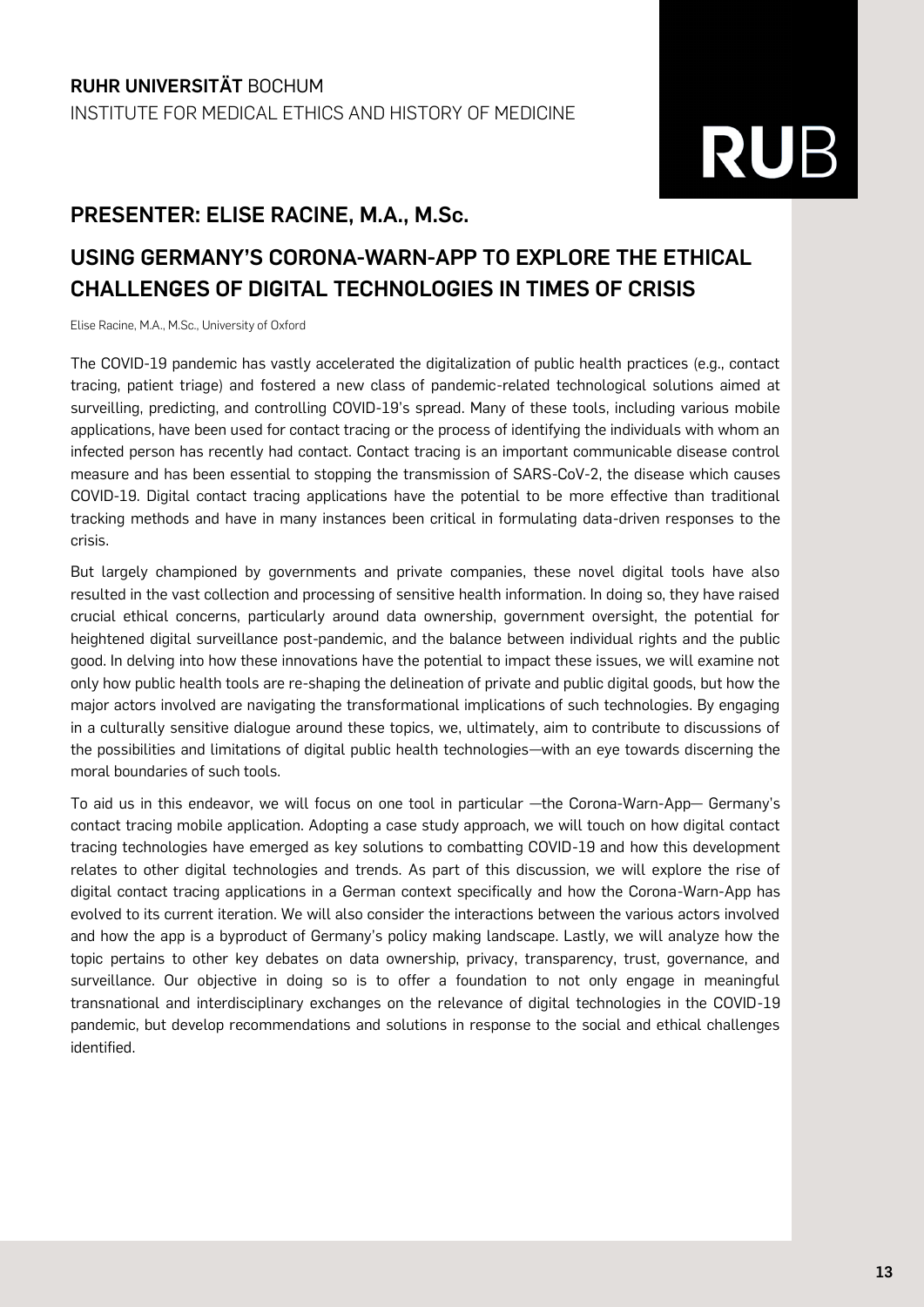#### **PRESENTER: TOMOKI SAKATA, M.A.**

## **THE EMPLOYMENT OF TECHNOLOGIES IN THE PANDEMIC ERA: GERMANY'S ETHICAL REFLECTION AND JAPAN'S NATURAL REFLEX**

Tomoki Sakata, M.A., University of Bamberg

Despite their common interest in the technical excellency Germany and Japan have different views and mindsets regarding the employment of technologies. This discrepancy that results not from the technology per se but from our notion of it can best be captured by the terms 'reflection' and 'reflex' which are both derived from the Latin word 'reflectere' (literally 'to turn back'), having yet nearly opposite meanings. While a reflection takes a long discursive process, a reflex is spontaneous and somehow arbitrary action towards immediate danger.

Germany together with its EU partners has in the face of surging wave of Covid-19 developed quick test kits and vaccines, whereas the implementation of these technical measures entailed not only warm acceptance but also skeptical denial, represented by numerous demonstrations that took place and are still taking place here and there in Europe. Their main concern is that these countermeasures against the virulent virus could in turn override an individual right to decide what can and what cannot be inflicted upon the subject. The Western notion of technology is in its history dualistic because an unreflective use of it can be disadvantageous and jeopardize the human dignity. The technology is hence subordinated to the ethics.

In Japan such critical reflection did not take root. That's probably because its modernization succeeded quite recently and only partially. The Japanese emulated the know-how but principally disregarded the 'know-what' of technology. Consequently, their approach towards technology is an ad hoc quick response to immanent threat. For example, Japanese grocery stores and supermarkets accelerated the introduction of automated cashing machines to prevent the spread of virus via cash. Or a monetary support was offered to restaurants and cafés for installment of the latest ventilation system. The mobile app for vaccination status was recently introduced nationwide, but is only available for those who have "My Number Card" (social security card, possessed by roughly 40 % of citizens). On the contrary, the control of inbound travelers, where higher risks are involved, is more rigid and arranged by digital apps from its earlier stage.

This leads us to a philosophical investigation into a possible reason for the abovementioned divergence. It was already suggested that the technology that has universal applicability is yet historically and culturally conceived differently in Germany and Japan. The paper wishes to shed a new light on these varying aspects of our concept of technologies, by looking into the relevant literature from 20th and 19th century. Both types of reaction—the reflection and the reflex— can complement each other and fight together against the threat of Covid-19.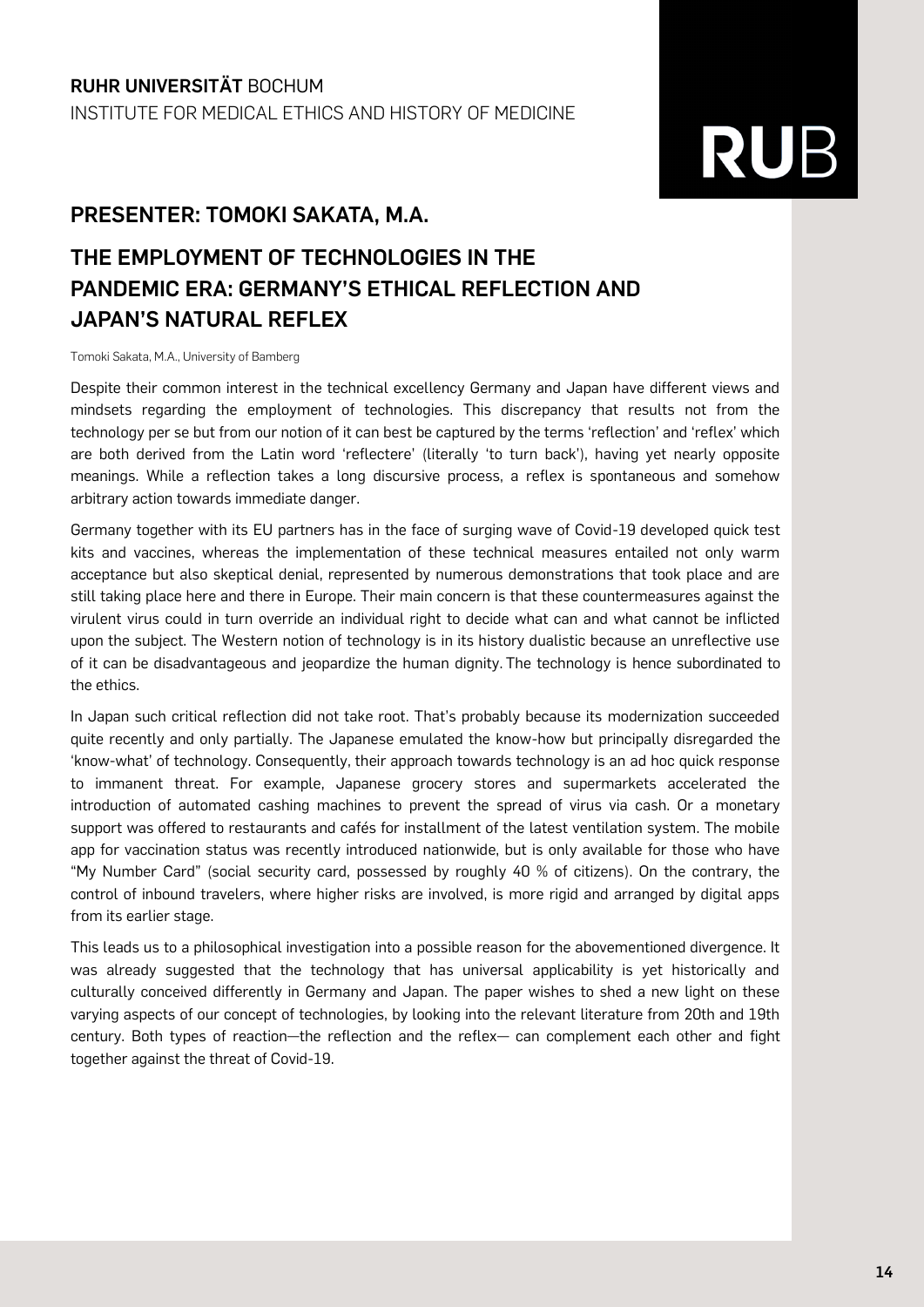#### **PRESENTER: TUGCE UYSAL, M.Sc.**

## **COVID-19 AND THE DIGITAL SECTOR: IS ALL GOLD THAT GLITTERS? TECHNOLOGY ACCEPTANCE, SOCIO-CULTURAL CHALLENGES AND THE EFFECTS ON SOCIETY**

Tugce Uysal, M.Sc., FOM University of Applied Science for Economics and Management

Even before Covid-19, the market for online services was constantly growing, in Germany and worldwide. With global markets and technological developments in recent times, products and services like Netflix, Zoom or digital banking apps became common for lots of people. Since the Covid-19 pandemic the world has shifted even more dramatically, especially in the use of technology to substitute personal services and the stationary supply of goods and services, mainly due to governmental restrictions and risk management. This is especially crucial when it comes to Germany, because of the subordinate valuation of technology in everyday use and high regard for data protection before the pandemic compared to many other countries.

Besides the increasing general demand for technological solutions in a changing world with more and more digitalization, there is also a shift in consumer behavior regarding the use of new technologies. Linked with the user's behavior is the social (in)acceptance of new technologies that relates back to demand itself. The Covid-19 pandemic noticeably leads to more scrutinized behavior in regard to, for example, sustainability and necessity of consumption and customer service claims. These effects differ dramatically when it comes to demographic parameters.

This paper examines why society's demand for online services and the acceptance of new technologies differ from the traditional, local buying behavior and what that means for society and economy. This leads to the positive question of what risks and challenges are involved in that shift, and also the normative question of the societal desirable structure and amount of online markets.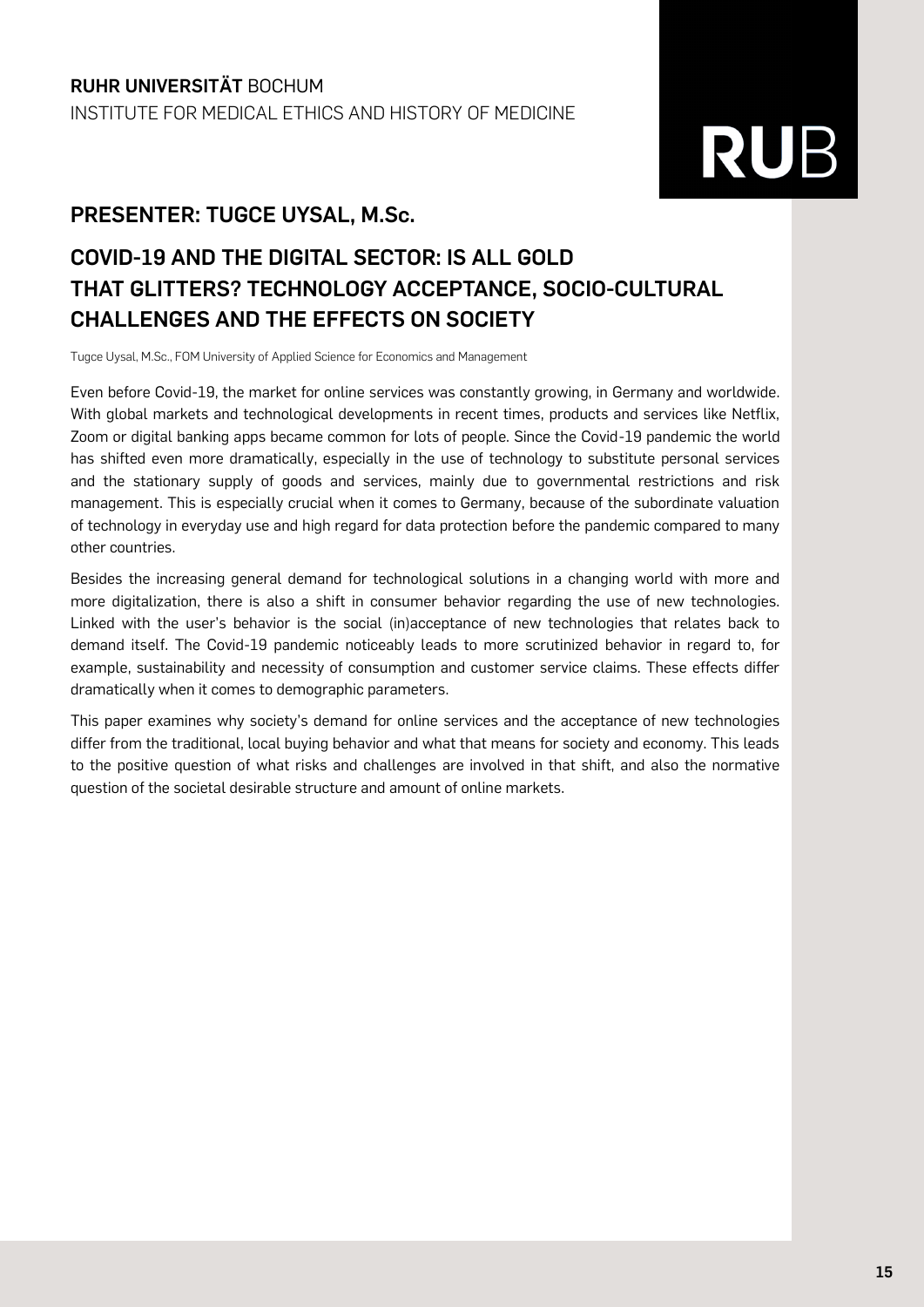#### **PRESENTER: Dr. phil. HENK J. VAN GILS-SCHMIDT**

### **TRANSFORMATIVE TECHNOLOGIES: ON CHOOSING DIGITAL TECHNOLOGIES THAT TRANSFORM HOW WE LIVE AND WHAT WE VALUE**

Dr. phil. Henk J. van Gils-Schmidt, University of Rostock

The COVID-19 pandemic has expedited the digitalization of many industrialized societies (O'Leary, 2020), causing a surge in new digital technologies has been rapidly disseminated in society. Online communication tools and remote work were introduced in most institutions (e.g., universities and governments) and industries, with transformative effects as consequence. Our lives suddenly revolved around video conference services (e.g., Zoom), collaborative work platforms (e.g., Microsoft Teams), and online ordering via online retailers. In more covert ways, the algorithms. This not only caused overt changes—such as the ways we interact with our family, neighbors, and colleagues—but also in more covert ways, such as the algorithms in the background of these digital tools that shape the digital environments in which we, more and more, live and interact. Moreover, these digital technologies also change how we think about values such as privacy, availability for work or family, and also problematizing these—e.g., regarding what a healthy 'work-life balance' is.

In my paper, I argue that 'transformative (digital) technologies' create an ethical challenge, as we lack a rational decision standard for introducing them into society. To show this, I apply insights from a debate on transformative experiences articulated by L. A. Paul (2014, 2015). The lack results from transformative technologies changing how we live and what we value—in other words, they change our value framework. However, as it is unknown how our value framework will be changed before the introduction of the technology in society at large, as agreed upon by ethicists of technology (see, e.g., Brey 2012), we cannot determine whether we will value the caused changes. Moreover, even if we could predict this, the discrepancy between our current value perspective and our future one undermines the basis for rational choice: our current value-perspective mandates a different option as rational from our future one, and we lack a standard to choose between both value-perspectives.

To overcome this ethical challenge, I propose that, under ideal circumstances, we approach the question of introducing transformative digital technologies as social experiments (van de Poel 2011). Contra van der Poel (2013), the aim of such experiments with emerging digital technologies is not to investigate whether such technologies should be disseminated into society. The wide dissemination of a technology makes it deeply entrenched in society and thus difficult, if not impossible, to pull out—think of controversial technologies such as nuclear energy or algorithms (in their current form). Rather, the aim is the opportunity this gives us to reflect upon the transformative effects of these technologies and, when necessary, steer them in the desirable direction.

Brey, P. A. E. (2012): Anticipatory Ethics for Emerging Technologies, NanoEthics, 6(1), 1-13.

Davison R. M. (2020): The Transformative Potential of Disruptions: A Viewpoint. International Journal of Information Management, 55, 102149.

O'Leary D. E. (2020): Evolving Information Systems and Technology Research Issues for COVID-19 and Other Pandemics. Journal of Organizational Computing and Electronic Commerce, 30(1), 1–8.

Paul L.A. (2014): Transformative Experience. Oxford: Oxford University Press.

Paul L.A. (2015): 'Transformative Experience : Replies to Pettigrew, Barnes and Campbell'. Philosophy and Phenomenological Research 91(3), 794–813.

Van de Poel I. (2011): "Nuclear Energy as a Social Experiment." Ethics, Policy & Environment 14(3), 285–290.

Van de Poel I. (2013): "Why New Technologies should be Conceived as Social Experiments." Ethics, Policy & Environment 16(3), 352–355.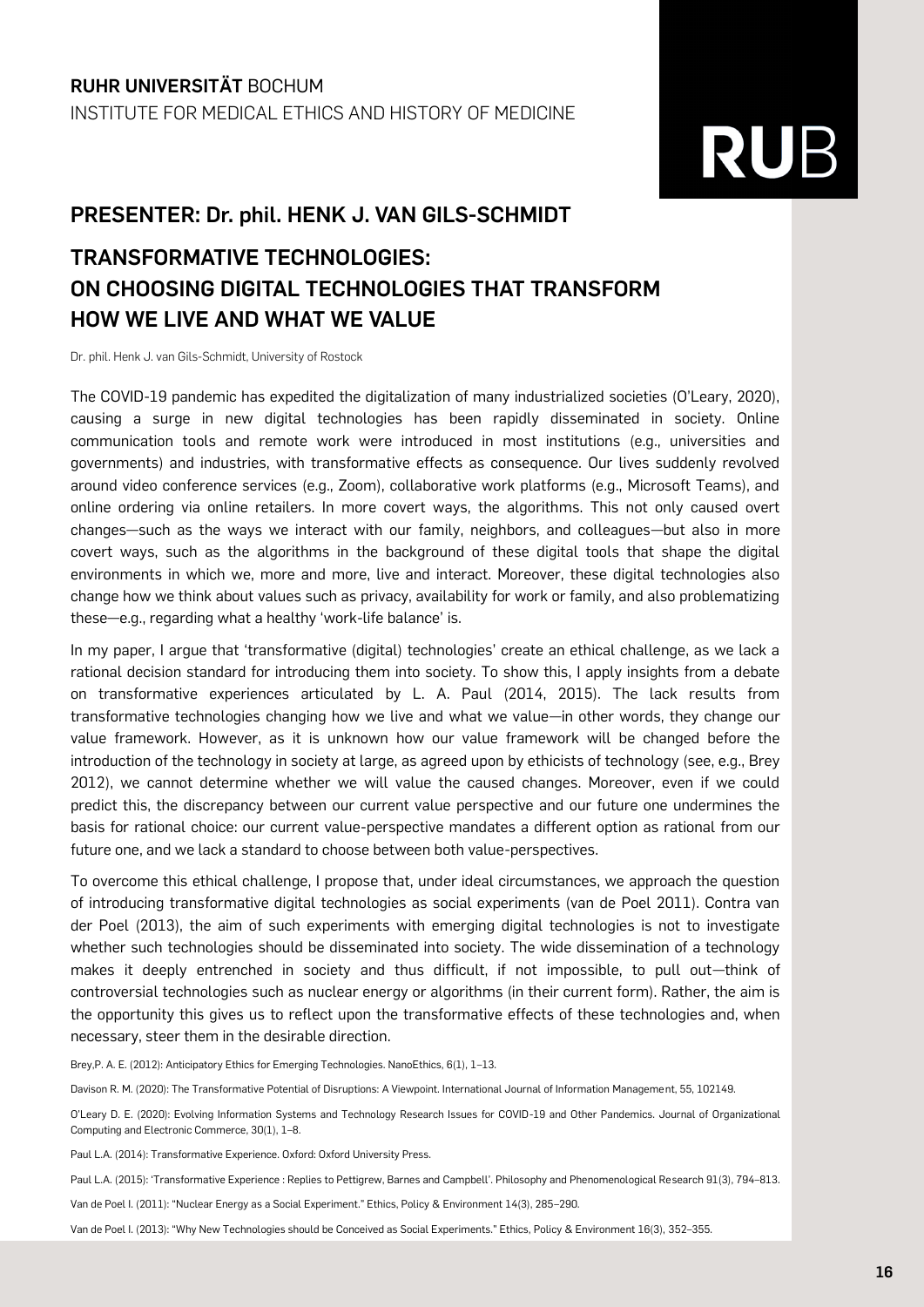#### **PRESENTER: Dr. phil. KUNHAO YANG**

### **MORE THAN A BIOLOGICAL ISSUE: CO-PRODUCTION PATTERN DURING KNOWLEDGE PRODUCTION OF COVID-19 RELATED CONTENTS IN WIKIPEDIA**

Dr. phil. Kunhao Yang , Waseda University

To face the challenges brought about by COVID-19 Pandemic, both governments and individuals need to base their decisions on reliable information. Previous research has pointed out that Wikipedia, a crowdsourcing online encyclopedia, is playing an important role in sharing the reliable information of COVID-19 Pandemic among the society. In this respect, an important issue is to understand how the editors in Wikipedia generated COVID-19 related contents. In this research, I investigated what types of editors involved in the generation of COVID-19 related contents in Wikipedia by harnessing a large-scale dataset of edit history of Wikipedia editors. By employing machine learning methods and Bayesian statistical methods, I found that 1) there are two groups of editors involved in editing COVID-19 related contents. Based on their previous edit history, one group of editors mainly focused on socio-political contents (referred to as political group hereafter), and the other group of editors mainly focused on scientific, especially biological contents (referred to as scientific group hereafter). 2) The two groups of editors equally contributed to the generation of COVID-19 related contents. Specifically, there was no significant difference in the volume and reliability of contents generated by these two groups. 3) However, the political group mainly contributed to the content generation in the period when COVID-19 had a greater impact on the society (e.g., the period when COVID-19 new cases escalated rapidly, the time point when the COVID-19 vaccination started, and the time point when the discovery of the delta variant were announced). Conversely, the scientific group mainly contributed to the COVID-19 content generation when the situation of COVID-19 Pandemic was alleviated. To interpret the above results, Wikipedia community deemed COVID-19 Pandemic more than a biological issue but also a socio-political issue. Previous research has pointed out that the discussions in the political term have become a main source of the misinformation of COVID-19 Pandemic. However, given the high reliability of the COVID-19 related contents in Wikipedia, the above results implied that discussions in the political term does not necessarily cause the misinformation of COVID-19 Pandemic. The key to preventing misinformation is how to make the political discussions based on reliable evidence (e.g., citations). More importantly, by considering Wikipedia as a platform reflecting the attention of the public, these results implied that it is not enough for the policy makers to only consider COVID-19 Pandemic as a public health issue. When facing the impacts of COVID-19 Pandemic, the public was more concerned about how to understand the impacts of the COVID-19 Pandemic from the socio-political term.